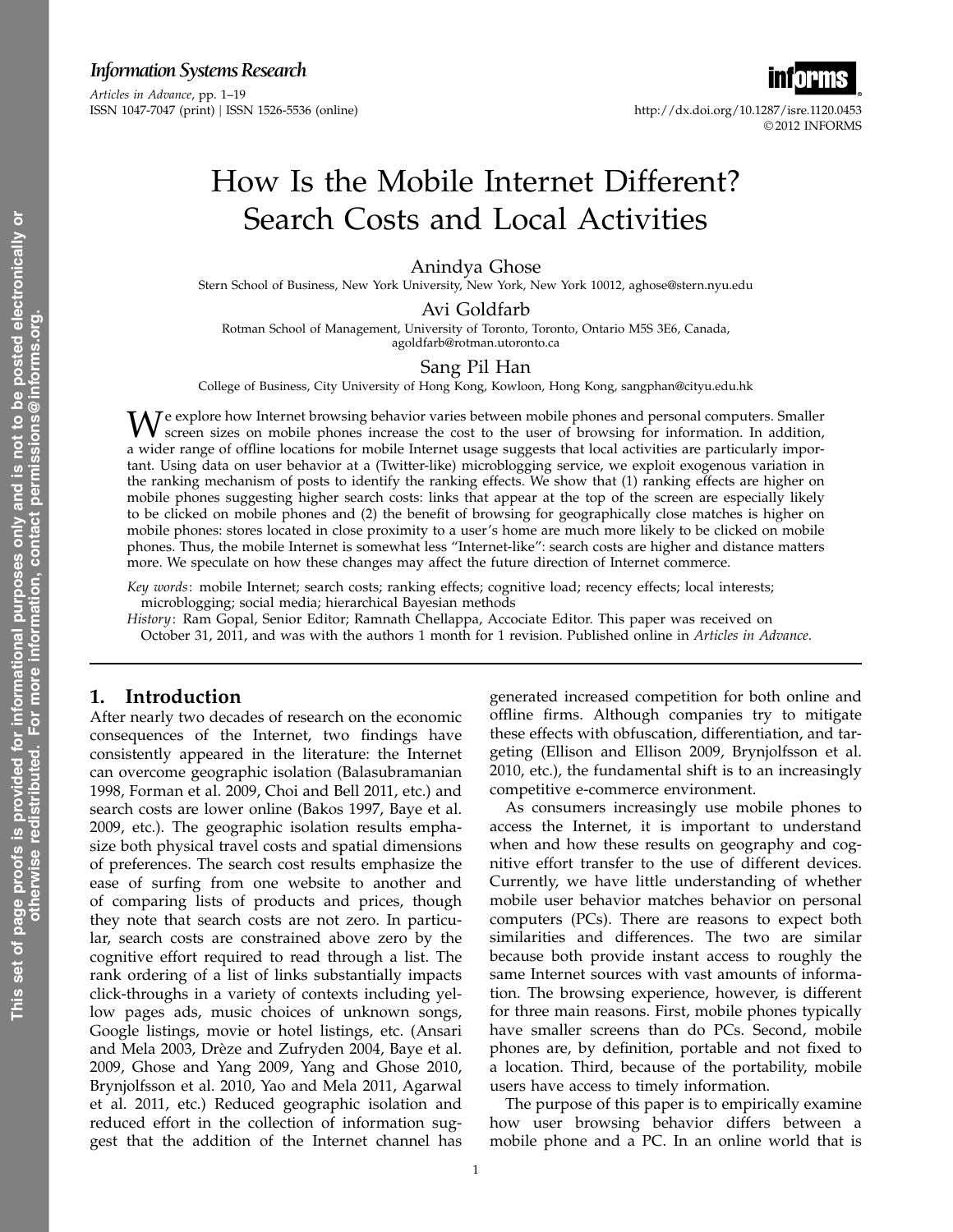increasingly accessed with mobile phones, the results have important implications for the academic discussion of Internet commerce, social media, and digital marketing.

We examine both search costs and the role of geographic proximity based on user behavior on the mobile Internet and the PC-based Internet.<sup>1</sup> Because consumers exert more cognitive effort (and perhaps more physical effort) while scrolling down a list of items displayed on small screens, we expect the ranking effect based search costs to be higher on a mobile phone as compared to a PC. We expect this to be true regardless of whether users engage in directed search or undirected browsing. In addition, because it might be both particularly easy and particularly valuable for mobile phone users to visit nearby stores, we expect geographic proximity to be more important on a mobile phone than on a PC.

We examine these relationships using data from a South Korean microblogging website similar to Twitter. As on Twitter, users share their thoughts in short posts distributed by the mobile phone-based or PC-based Web. A microblog differs from a traditional blog in that its content is typically much smaller in size, consisting of a short sentence or fragment described within a limit of 140 characters. The central feature of microblogging is a stream of messages (i.e., tweets) that a user receives from those he or she follows. In our setting, these messages are listed in reverse chronological order and contain clickable links. Users log into the website to browse posts and click on links that interest them. We have information on all such links related to brands for 260 distinct users between November 29, 2009, and March 6, 2010.

We estimate whether the user clicked on the link as a function of the access technology (mobile phones or PCs), the rank of the link on the screen, and the geographical distance between the user's address and the retail location of the brand mentioned in the link. Rank allows us to measure the search cost incurred because of ranking effects. Higher ranking effects mean that it is more valuable to be ranked near the top. Distance allows us to examine the role of geography and local activities of users. User decisions are captured and estimated with a revealed preference econometric model of user clicking behavior that controls for recency effects, user and post heterogeneity, and other factors.

For identification of ranking effects, we exploit a source of randomization in the ranking mechanism that generates these microblog posting feeds. The rank is determined only by the timing of the posting by the creator, the frequency of log-in by the user, and the number of feeds that the user follows, independent of any prior click-through decisions by users and brand advertisement by advertisers. Therefore we identify the ranking effect in a setting where lists are not ordered to an intrinsic valuation of the items on the list. We use post-specific fixed effects to control for post quality. To control for user heterogeneity beyond our controls (specifically, post tenure, age, gender, and the number of followees), we also include user-level random coefficients in a hierarchical Bayesian framework and estimate it with Markov Chain Monte Carlo methods, using an adaptive Metropolis-Hastings algorithm. Focusing on the first appearance of a brand post, the posting mechanism provides exogenous variation in the ranking under the assumption that our controls capture the user-level potential confounds. In this way, variation in the posting mechanism can be seen as something like a natural experiment in ranking.

Our analysis yields two main results. First, the negative and statistically significant relationship between the rank of a post and a click on that post is much stronger for mobile users than for PC users. For PC users, moving one position upward in rank yields an increase in the odds of clicking on that brand post by 25%. For mobile phone users, a one position upward increase in rank yields an increase in the odds of clicking on that brand post by 37%. This result suggests that ranking effects are higher on mobile phones.

Second, we find that the benefit of browsing for geographically proximate brands is higher on mobile phones. For PC users, a one mile decrease in distance between a user and a brand store yields an increase in the odds of clicking on that brand post by 12%. For mobile users, a one mile decrease in distance between a user and a brand store yields an increase in the odds of clicking on that brand post by 23%. This result suggests that there are stronger local interests for mobile users than for PC users. These results are robust to a variety of alternative specifications and controls.

In this way, the mobile Internet is somewhat less "Internet-like": ranking effects are higher and distance matters more. Given that high ranking effects suggest increased cognitive effort required for information processing, search, whether directed or undirected, will be more costly on the mobile Internet. Speculatively, this suggests that the features of the Internet market that depend on low search costs and reduced geographic isolation will change as the mobile Internet becomes proportionately larger.

In addition, the coefficient estimates on one of our controls are suggestive of a likely exception to interpreting our ranking effects results to mean that search costs are higher on the mobile Internet: the cost of acquiring timely information is lower on a mobile phone than on a PC. That is, our results suggest that

<sup>&</sup>lt;sup>1</sup>We use the term "mobile Internet" and "mobile phone-based Internet" interchangeably in this paper.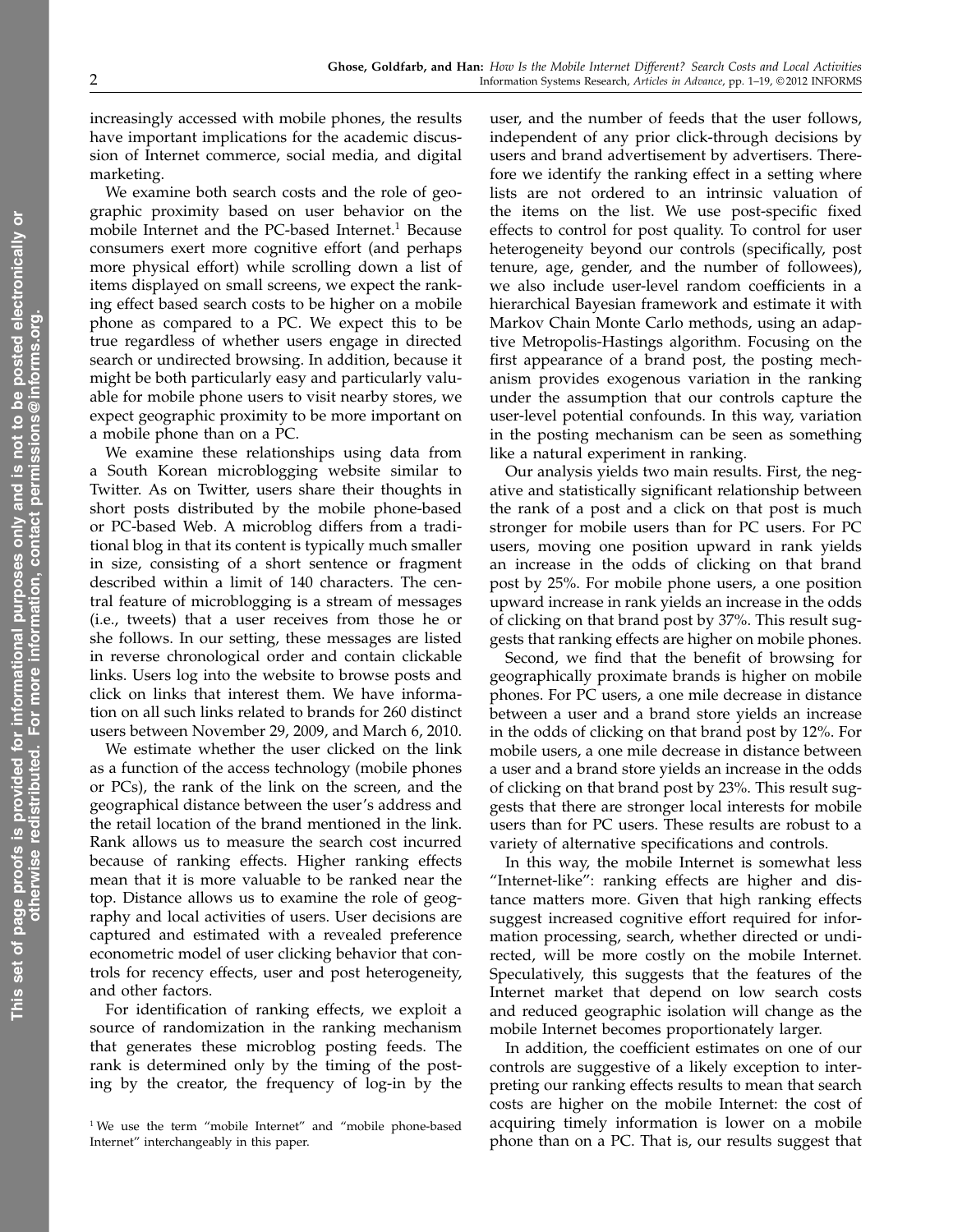more recent posts are more likely to be clicked on a mobile phone.

Overall, this paper provides an understanding of how the mobile Internet is different from the PC-based Internet. Such an understanding is important as online search, browsing, and purchase behavior increasingly move to mobile devices. However, to our knowledge, no prior academic work has scientifically documented how the mobile Internet is different or similar to the PC-based Internet. By demonstrating that users' preferences for proximate brands are stronger when using a mobile phone and that ranking effects are higher when using a mobile phone, our paper provides insight for managers regarding the future potential of mobile commerce.

## 2. Related Literature

In this section, we explain why it is important to examine ranking effects and distance effects. We also discuss some other related literature.

## 2.1. Why Do Ranking Effects Matter?

A long literature suggests that there are primacy effects on choice, or benefits to being first or early in a sequence (Becker 1954, Miller and Krosnick 1998, Carney and Banaji 2008, etc.). Most people start browsing from the top of lists, so higher ranked items are likely to receive more attention. These effects have been documented in a variety of contexts such as food and beverages (Coney 1977, Dean 1980), elections (Miller and Krosnick 1998), and elsewhere. In the online context, a number of papers have shown that primacy effects have important market consequences. For example, better ranked links are more likely to be clicked in desktop environments (Ansari and Mela 2003, Drèze and Zufryden 2004, Baye et al. 2009, Ghose and Yang 2009, Yang and Ghose 2010, Agarwal et al. 2011).

Ranking effects matter because they have implications for managerial strategies and equilibrium outcomes. The literature on ranking effects suggests that they are driven by the effort required to scroll down a list of items. Higher ranking effects suggest a higher degree of effort required. When the list of items represents the outcome of a directed search, such effort is clearly related to a search cost. Even when the list of items represents the outcome of browsing or undirected surfing, such effort is still related to the likelihood of scanning all items on a list and therefore can be viewed as a search cost in an undirected search. Ranking effects are therefore often interpreted as a type of search cost in an online setting (e.g., Yao and Mela 2011). Brynjolfsson et al. (2010) have quantified such search costs as quite substantial in online settings when users are exposed to multiple offers on a computer screen, as in a shopbot setting. In this

way, even in our setting of undirected browsing, ranking effects may have an impact similar to those of the search costs modeled in the PC-based Internet literature.

A small screen may increase ranking effects because the narrow view can cause information chunking and users to lose a global perspective of the task, incurring cognitive load (Nunamaker et al. 1987, 1988). Numerous studies have documented that the small screens of mobile phones create a serious obstacle to users' navigation activities and perceptions (Chae and Kim 2004); hence, they reduce the effectiveness of the learning experience using mobile devices (Maniar et al. 2008), of mobile marketing activities (Shankar et al. 2010), of visualization design for mobile devices (Luca 2006), etc. Because of the inherent input restrictions and limited display capabilities, users need to scroll up/down and left/right continuously within a Web page, making it difficult to find target information (Jones et al. 1999, Sweeney and Crestani 2006). These search processes place a heavy cognitive load on users (Albers and Kim 2000). Because of the small screen, users need to remember the content and context of a Web page that they have already viewed, which further increases the cognitive load and the potential for error (Davison and Wickens 1999). Hence, adapting the presentation of Web pages to the unique mobile context is critical to enabling effective mobile Web browsing and information searching (Adipat et al. 2011).

We interpret this literature to suggest that the small screen is likely to increase the burden associated with information gathering (whether directed or not) on the Internet. When put in microeconomic language, this increased burden of information gathering suggests higher search costs. In this way, our paper informs the literature on search costs in the online environment. This literature has emphasized that the reduction in search costs associated with the Internet affected prices, price dispersion, product quality, online demand, market structure, unemployment, and many other areas of economic life (see Lynch and Ariely 2000, Autor 2001, Ellison and Ellison 2009, Kim et al. 2010, etc.).

Price effects have been documented in a variety of industries including books and CDs (Brynjolfsson and Smith 2000), life insurance (Brown and Goolsbee 2002), and automobiles (Scott Morton et al. 2001). Overall, however, the evidence suggests that lower search costs online lead to lower prices and lower price dispersion. If rank-related search costs on the mobile Internet differ from those on the PC-based Internet, and especially if this extends to directed search contexts, price dispersion online may change. Product variety effects have also been documented. Because it is possible for consumers to find even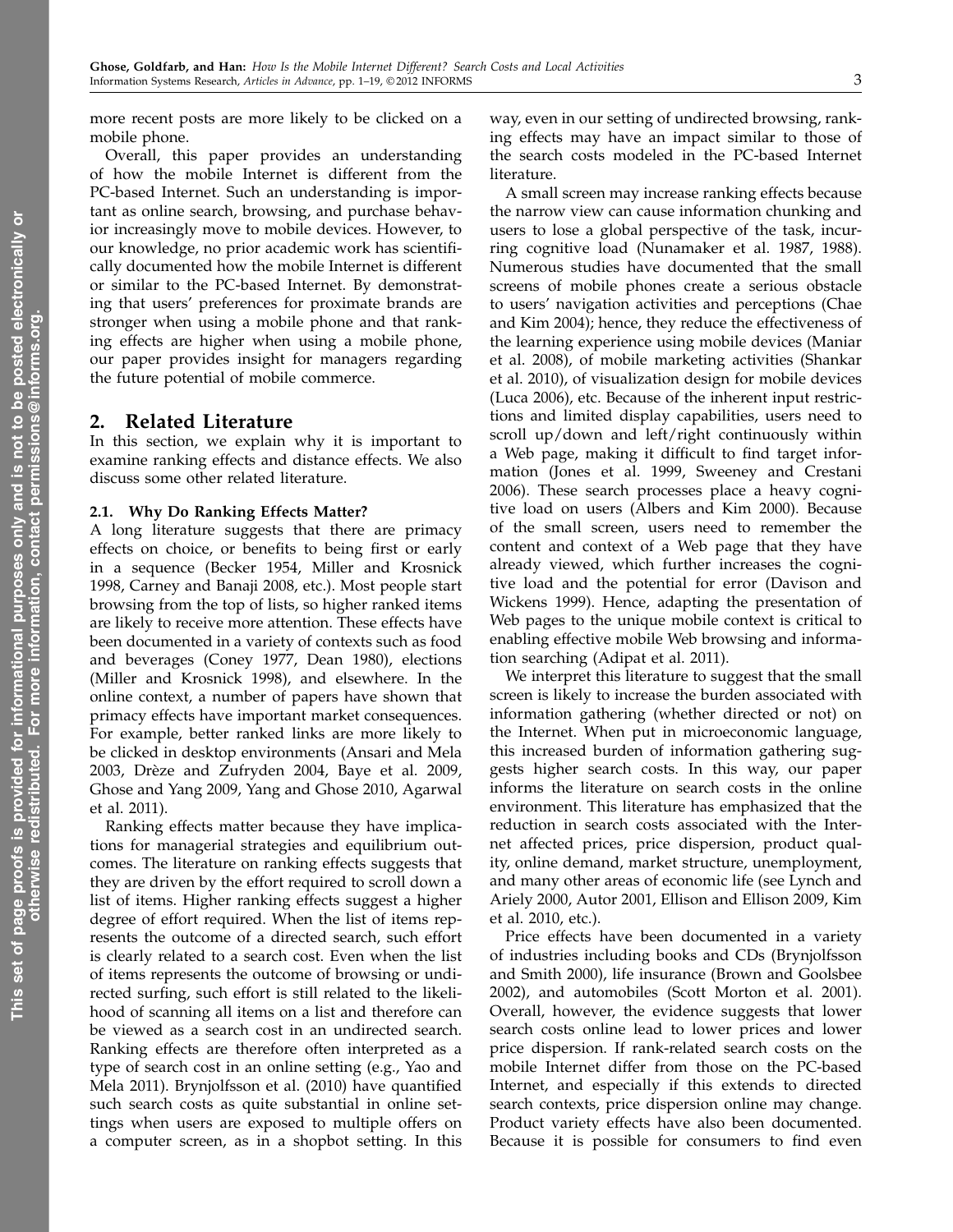obscure products relatively easily (and because inventory costs are lower), Brynjolfsson et al. (2003) argue that the Internet increases the variety of products available. Similarly, Kuksov (2004) argues that lower search costs increase the incentives to differentiate. Broadly, although the inventory costs do not change whether consumers access the Internet through a PC or a mobile phone, differences in the ease with which consumers can scroll through these product listings on a computer screen might affect the benefit to firms of holding variety.

Overall, our results draw on the literature on ranking effects and the literature on cognitive load in human-computer interaction to suggest that ranking effects are likely to be higher on mobile phones and that this increase in ranking effects can be interpreted as a particular type of increased search cost. We add to this literature by measuring the overall magnitude in a direct comparison of mobile phones and PCs in a real-world setting, by linking it to the existing literature on the economics of the Internet and by comparing it to changes in distance effects.

## 2.2. Why Do Distance Effects Matter?

A long literature documents the role of distance in social and economic behavior. Tobler's (1970, p. 236) first law of geography is that "all things are related, but near things are more related than far things." The Internet reduces the cost of communication. Therefore, the popular press has frequently emphasized the ability of the Internet to bring about the "Death of Distance" (Cairncross 1997) or a "Flat World" (Friedman 2005). In the academic literature, this idea has been explored in depth. Balasubramanian (1998) and Zhang (2009) analytically discuss the role of distance to offline stores in substitution between online and offline retail channels. Several empirical studies show that the online channel is more valuable when consumers have to travel further to reach an offline store (Forman et al. 2009, Anderson et al. 2010). Therefore, the online channel helps reduce the importance of distance in many ways, generally increasing the competition faced by any particular firm.

Still, the consequences of lowered communications costs depend on several local factors. Therefore, much online behavior is local. Blum and Goldfarb (2006) show that surfing behavior is disproportionately local and Hampton and Wellman (2002) find that online social interactions are also disproportionately local. Overall, the literature suggests an important role for distance in determining online behavior.

The emergence of location-based services and location-sharing applications suggests that location may play a different role on the mobile Internet. Location-based services are tools that tailor retrieved information based on the location at which a query

was made (Brimicombe and Li 2006, Jiang and Yao 2006). The location-based services allow for "where's my nearest" services. For example, they include searches for local news, weather or sports reports, navigation, friend-finder services, and location-based gaming (Mountain et al. 2009). Researchers studying such services have examined reasons people use FourSquare (Lindqvist et al. 2011), privacy concerns in location-sharing applications (Barkuus and Dey 2003), and the effects of location-based services on the relationships between people (Fusco et al. 2010). Implicit in these studies is the suggestion that the mobile Internet is an important driver of the rise of location-based services.

If the benefit of accessing local information is different when people access the Internet on a mobile phone, even though communication costs fall, it suggests that online behavior more broadly may change. Hence, if surfing behavior becomes more local, then local retailers may disproportionately benefit. For example, people might access the Internet on a mobile phone to sort or filter information by location to make it more relevant to their surroundings (Mountain et al. 2009).

In summary, we combine the insight that locationbased services are driven by the mobile Internet with the perspective that distance matters less online to ask how distance effects compare on the mobile Internet and the PC-based Internet. To the best of our knowledge, no previous study has examined the distance effect in a mobile phone setting. Hence, the overall magnitude of the distance effect on mobile phones as opposed to on PCs is also an important empirical question.

## 2.3. Other Related Literature

Our paper is related to the literatures on usergenerated content in social media platforms and on mobile marketing. By studying microblogs, we examine an increasingly popular form of user-generated content that can potentially have a strong economic and social impact. An emerging stream of relevant work has investigated the economic and social impact of user-generated multimedia content on the mobile Internet by mapping the interdependence between content generation and usage (Ghose and Han 2011) and modeling how consumers learn about different kinds of content (Ghose and Han 2010). A handful of papers has focused on microblogs in particular, including, for example, Java et al. (2007) and Boyd et al. (2010). Dover et al. (2012) use data from Twitter to study transmission activity as a driver of retransmission and diffusion in online social networks.

Our paper builds on and relates to the literature on mobile marketing. We examine ranking effects and distance effects on the mobile Internet. This can have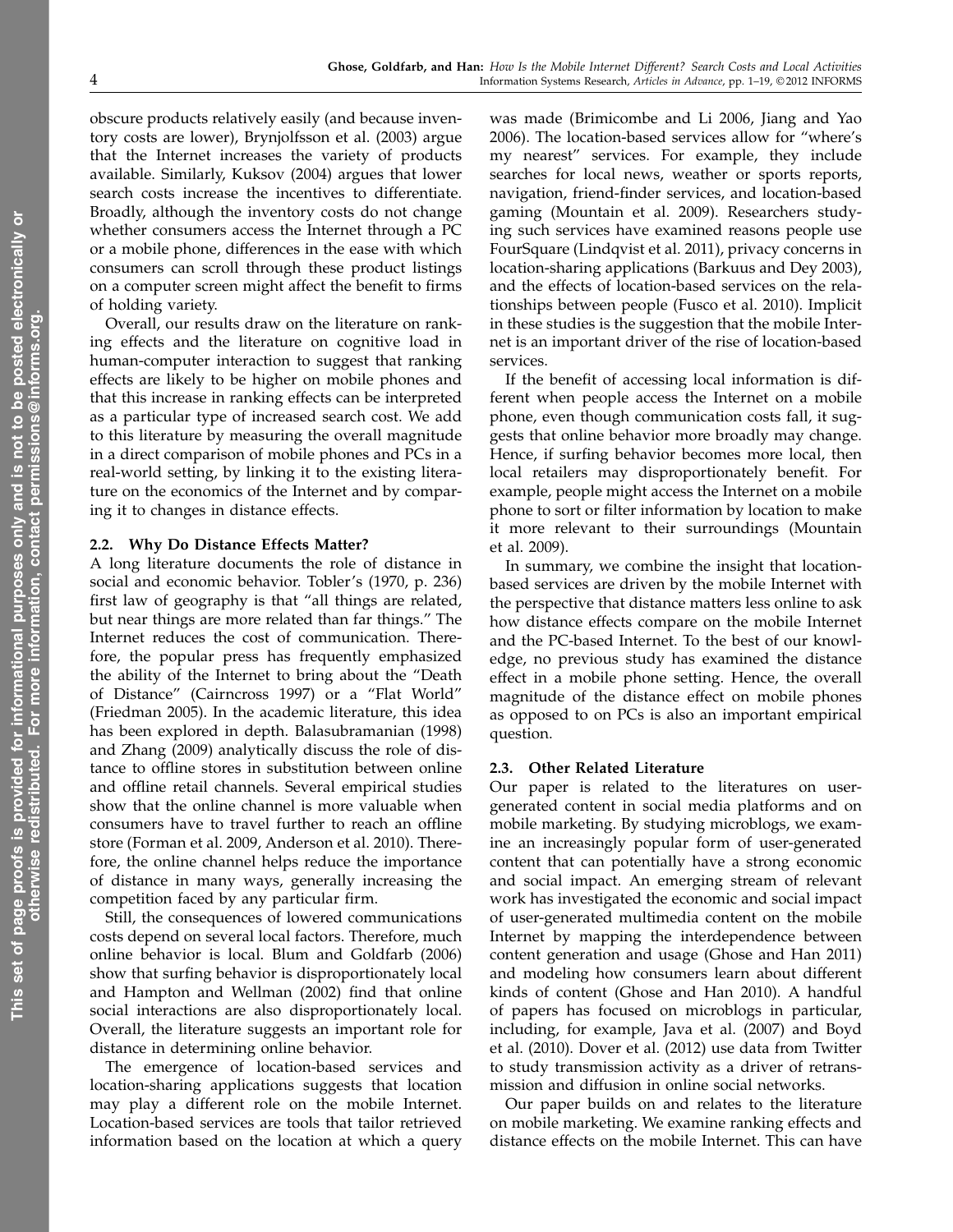important managerial implications for firms' mobile marketing strategies. An emerging stream of relevant literature has discussed the role of mobile technologies in marketing. Shankar and Balasubramanian (2009) provide an extensive review of mobile marketing. Shankar et al. (2010) develop a conceptual framework on mobile marketing in the retailing environment and provide discussions on retailers' mobile marketing practices. For example, retailers can communicate with consumers near their stores via mobile phones by transmitting relevant information such as the store's location, product availability, quality, price, and coupon in its response to the customer's mobile phone-initiated requests. Moreover, specific consumer segments such as the Gen Y youth market increasingly use mobile phones as single-source communication devices (Sultan et al. 2009) to gain greater access to social circles, location-based information, and content. Sinisalo (2011) examines the role of the mobile medium among other channels within multichannel customer relationship management (CRM) communication. Ghose and Han (2012) estimate demand for mobile apps on both Apple and Android platforms and discuss implications for mobile advertising.

# 3. Data Description

In this section, we provide details on our empirical setting and describe the data.

## 3.1. Empirical Setting

Our data come from a microblogging service company in South Korea. The company was founded in November 2008. As of November 2009, there were about 40,000 registered members. Members can post a message about what they are doing or what they are thinking, and they can read posts created by other members. There are PC and mobile phone application (iPhone and Android) versions of the service. However, the service features offered are the same regardless of whether a user accesses the service through a PC or a mobile phone.

Users are primarily browsing on the website. When users log into the service, they see a list of posting feeds that looks much like the news feed of a Facebook account or the results of a search engine query. The initial views of the posts are limited to 140 characters. The brand posts in our empirical setting are generated by users and have time stamp information. For example, a post might say "I had a great meal at Gotham Bar and Grill! (10 p.m. May 1 2011)." Although one can check these postings at one's leisure time using a PC, the primary reason why people use microblogging services through a mobile phone is to receive and to deliver extremely brief bursts of current information or/and news, an activity that is well suited to mobile devices (Java et al. 2007). Some of these posts clearly publicize temporary price promotions and location-specific deals.

Importantly, 92% of postings in our sample exceed the 140 character limit, and therefore users are often motivated to click on the post in order to read the full content. In addition, when they click on a brand post, they can also view content from related posts. Unlike Facebook and other popular social networking services, the microblogging service in our empirical setting does not support any clipping or bookmarking function. Even if a user wants to see the full content of the same link again, then the user needs to click the link on the posting again. (In our empirical analysis, we do not include such multiple clicking activities from the same user for a given posting.)

From a purely rational model of behavior, it is puzzling why users might post at all. Given our focus, we do not attempt to answer this question. Instead, we rely on prior literature to suggest reasons for posting. Specifically, Xia et al. (2012) suggest that reciprocity stemming from social exchange theory (Homans 1958) plays a critical role in online content sharing. They document that the more a user benefits from the contributions of other users, the more that user is willing to create and share content. We believe such nonmonetary incentives, including altruism and reputation, are important drivers of information sharing in our empirical context. Furthermore, many of the posts in our microblogging service include mentions of a particular brand and sometimes include some location-specific and time-specific deals, coupons, and promotions. In such cases, with altruistic or reputation-building motivations, many users may choose to pass such information to their followers.

To summarize, we study a microblogging service where users browse 140 character snippets of longer messages posted by others. The snippets often contain brand information. Users click on these snippets to read the full messages.

## 3.2. Data Description

Our sample is randomly drawn from brand-related posts created by members of the microblogging service between November 29, 2009, and March 6, 2010. We have data on users' click behavior at the microblogging site using both their PCs and their mobile phones. To be specific, the data set consists of 440 brand-related posts created by 88 distinct users and whether each post is viewed and clicked by 260 other users (i.e., followers). The unit of analysis is the post-user, and the data set contains 8,896 such observations. Our data set contains all brand-related posts viewed by these users (defined as a post that mentions a brand). Brands range from prominent international brands like Starbucks and McDonalds to the relatively unknown. Table 1 shows summary statistics of the key variables in the sample.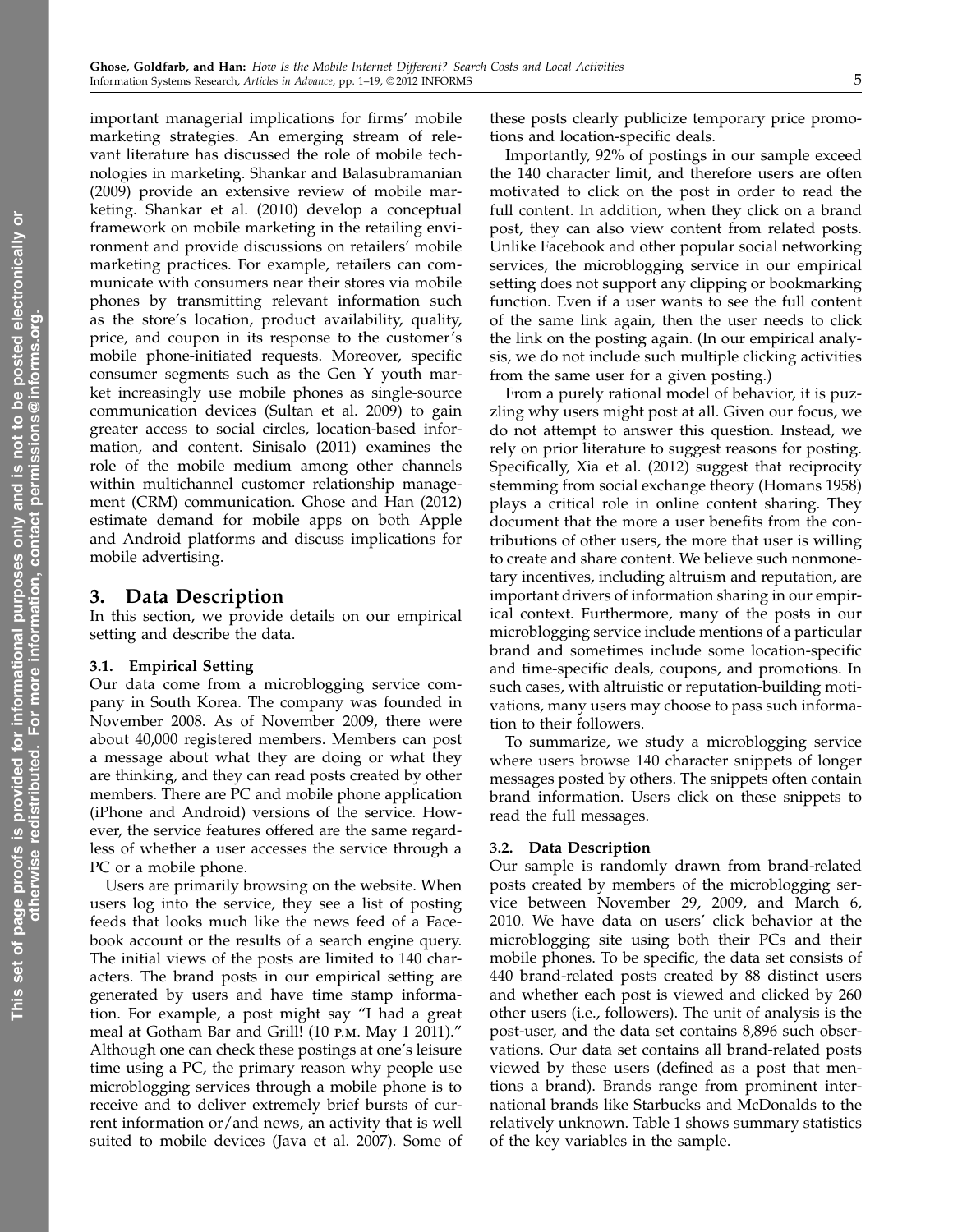Table 1 Summary Statistics

| Variable                         | Mean   | Std. dev. | Min      | Max   |
|----------------------------------|--------|-----------|----------|-------|
| <b>Brand level</b>               |        |           |          |       |
| Brand profile tenure (days)      | 274    | 159       | 1        | 501   |
| Post tenure (days)               | 8.380  | 14.269    | 0        | 97.1  |
| User level                       |        |           |          |       |
| Age                              | 24.987 | 11.818    | 11       | 54    |
| Gender (Male = $1$ , Female = 0) | 0.769  | 0.422     | 0        | 1     |
| Number of followees              | 10.414 | 30.609    | 0        | 373.6 |
| (those one follows)              |        |           |          |       |
| Number of subscriptions          | 15.711 | 56.946    | $\Omega$ | 350   |
| User and brand post level        |        |           |          |       |
| Mobile phone access rate         | 0.130  | 0.335     | 0        | 1     |
| Mobile phones                    |        |           |          |       |
| Rank of brand post               | 8.511  | 5.908     | 1        | 21    |
| Distance between a user and a    | 21.623 | 83.786    | 0.062    | 715.6 |
| brand store (miles)              |        |           |          |       |
| Click-through on brand posts     | 0.068  | 0.252     | 0        | 1     |
| PCs                              |        |           |          |       |
| Rank of brand post               | 35.789 | 25.825    | 1        | 90    |
| Distance between a user and a    | 33.084 | 98.675    | 0.058    | 730.9 |
| brand store (miles)              |        |           |          |       |
| Click-through on brand posts     | 0.033  | 0.179     | 0        | 1     |
|                                  |        |           |          |       |

There are two sources of brand-related feeds in our setting: (1) brand-related updates from other members that one is following (i.e., followees) and (2) updates posted at a brand site to which one has subscribed. Brand-specific variables include brand category (refer to Figure 1 for the complete list), brand profile tenure (days since brand first appeared on the website), post tenure (days since post first appeared on the website), and number of subscriptions. Userspecific variables include age, gender, number of followees, and type of access channel. Our data set has only two types of user access technologies—PCs and mobile phones. It does not include tablets. Therefore our definition of the mobile Internet is Internet access through mobile phones only. Importantly, users that access the website by both channels might be fundamentally different from the users that use only mobile phones or only PCs. So we focus our analysis on the 1,940 total brand post views by those users who accessed the website at least once with each channel to ensure the results are driven by unobserved heterogeneity across users in the sample.

The brand- and user-specific variables include the rank of a brand post on a user's login page, the distance between the user and the brand store, and whether a user clicked that brand post or not. Summary statistics of these variables are given for each channel separately in Table 1. For example, the clickthrough rates are 6.8% in mobile phones and 3.3% in PCs. Moreover, the ranking of clicks are different across platforms. Figure 2 illustrates that users are more likely to click on better ranked posts when they access the site through mobile phones as opposed to PCs. Crucially, the rank of the same post varies across



users and we exploit this variation for identification (see §4.1 for details).

Regarding the distance variable, we compute the geographic distance between a user's home address and the retail location of the brand mentioned in the post. Because many brands do not have a physical store (including several common categories such as books, computer games, and multimedia clips), we



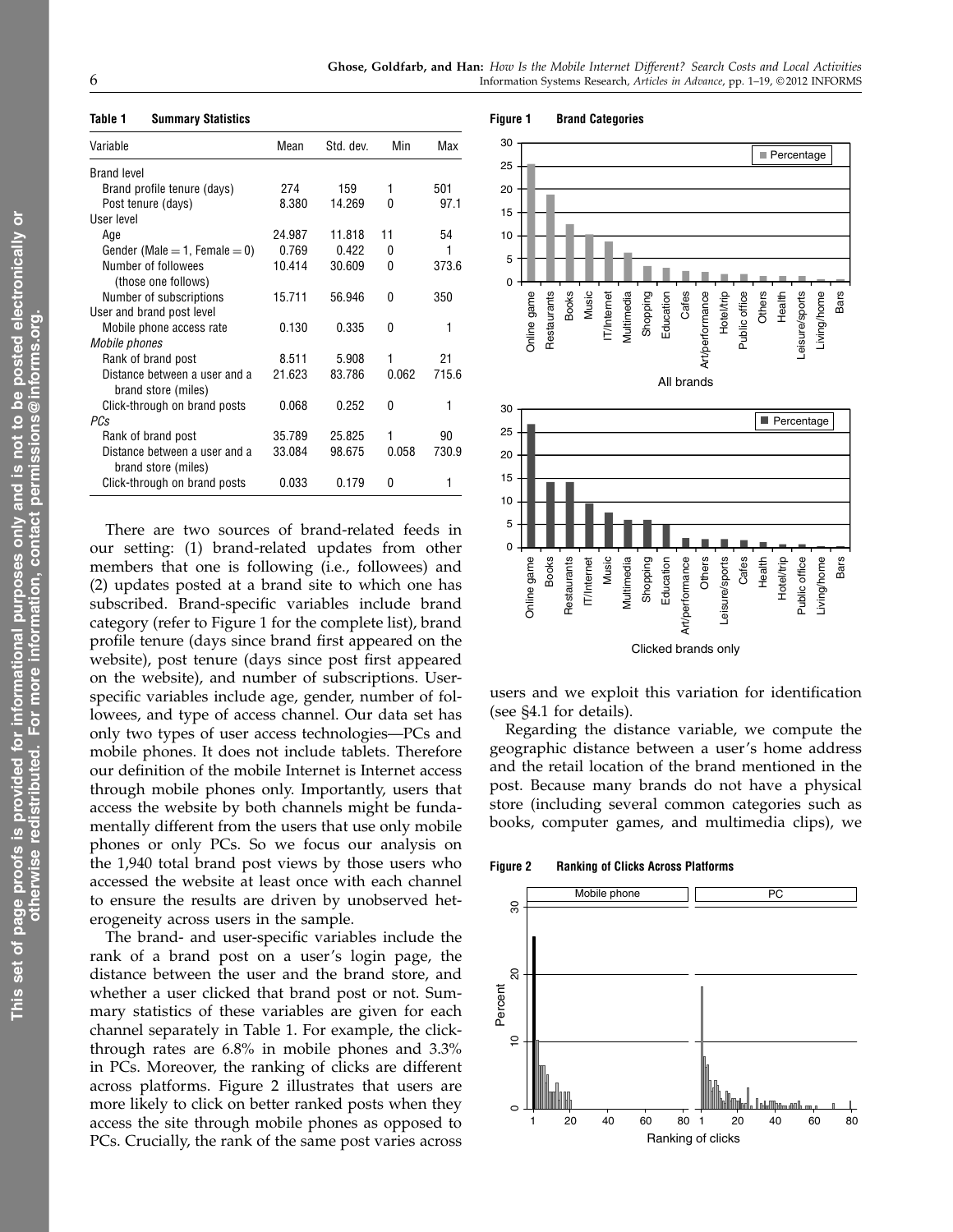only have distance information for brands in 48% of the observations in our main sample. To ensure the lack of distance information for some observations does not drive our distance coefficients, we use brand post-level fixed effects. These controls capture situations when distance is missing (i.e., posts that mention brands with no physical store).

# 4. Econometric Analysis

To formally characterize our econometric model, we model user click-through decisions in terms of brand attributes, user characteristics, and brand-and-user characteristics. A user can navigate all posting feeds when he logs on the microblog platform using a PC or a mobile phone. In our model, a user decides to click a post that provides the maximum expected utility to explore the content of the post. To better control for heterogeneity, we characterize our model in a hierarchical Bayesian framework and estimate it using Markov Chain Monte Carlo methods. The rest of this section is organized as follows: a brief sketch of our research design using a natural experiment, the econometric model, the estimation method, and a discussion of the identification strategy.

## 4.1. Research Design: Exogenous Variation in Ranking

We treat the posting of a new brand-related message by users as an "event" in a natural experiment-like setting. Upon a posting event, after logging in, all followers of the post creator and subscribers of the brand can view the post and click on it to read the full content of the post.<sup>2</sup> Users view the same brand post message regardless of platforms. In each posting event, we examine the impact of a post rank, distance between a user and the offline location of the posting brand's store, and other factors upon clicking decisions. Thus, we control for any post-specific unobserved quality issues when it comes to mapping their click-through rates. The rationale for this control is that some postings attract more user clicks than others for their unobserved inherent characteristics (i.e., length, sentiment, theme, relevance).

In addition, the microblogging service in our setting provides an ideal setting for identifying the impact of post rank because it provides a unique source of variation in the ranking mechanism. When a user generates a post, the same post would appear at different positions (ranks) for different users. However, unlike in sponsored search engines, the rank order in our

empirical context is determined independently of any prior click-through decisions by users and of brand advertisements by advertisers.<sup>3</sup> Instead, given that users play a dual role as both consumers (i.e., read posts created by other members) and suppliers (i.e., generate new posts) in the microblogging context, the rank order is solely determined by user traits (e.g., login frequency and posting frequency). For example, the more frequently a user logs in, the less quickly the rank of a given post increases, and the more frequently a user's followee creates posts, the more quickly the rank of a given post increases. We control for these factors directly with covariates and therefore ascribe all remaining variation in rank to factors that are exogenous to the propensity to click. In this way, it is something like a natural experiment. As described below, to the extent that our controls do not address all user-level heterogeneity in these dimensions, we further control for user-level differences with random coefficients in a hierarchical Bayes framework.

We use only the first appearance of a brand post on a user's screen in our analysis to avoid the following potential confound. Suppose a user is unlikely to click on the same post across successive login sessions. By construction, any given brand post can reappear to the same user at worse ranks across login sessions (i.e., an older post will be located toward to the bottom of the screen). Also by construction, the likelihood that a user has already clicked on a link increases across login sessions. Hence, even without a preference for rank, better ranked items would be clicked more often. Furthermore, if there is just a short period between a current login and a previous login, it is more likely that lower ranked posts have already been seen, which makes it more likely that a user clicks on a top ranked post. If a user logs in more often on a mobile phone than on a PC, this could bias the results.

We also excluded brand posts that were displayed to only one user, in order to identify effects through comparing across users. Moreover, we emphasize results that include only those users who have accessed the microblogging platform via both mobile phones and PCs (i.e., dual channel users). This helps us to identify the "within-user" moderating effect of access channels on user click decisions. However, our results are robust to the use of the entire sample of users in our data.

## 4.2. Econometric Model

Our model consists of two distinct levels: (1) a postlevel latent utility model and (2) a population-level

 $\overline{\mathbf{o}}$ 

<sup>2</sup> Users in this microblogging service company do not receive a notification message through an email or a text message regarding a new post, which might result in a login if the post is interesting enough to the user. This helps motivate our assumption of randomness of users' login decisions.

<sup>&</sup>lt;sup>3</sup> This is true because there is no systematic brand advertising by companies in our setting. Thus, all posts presented to users are ordered by time.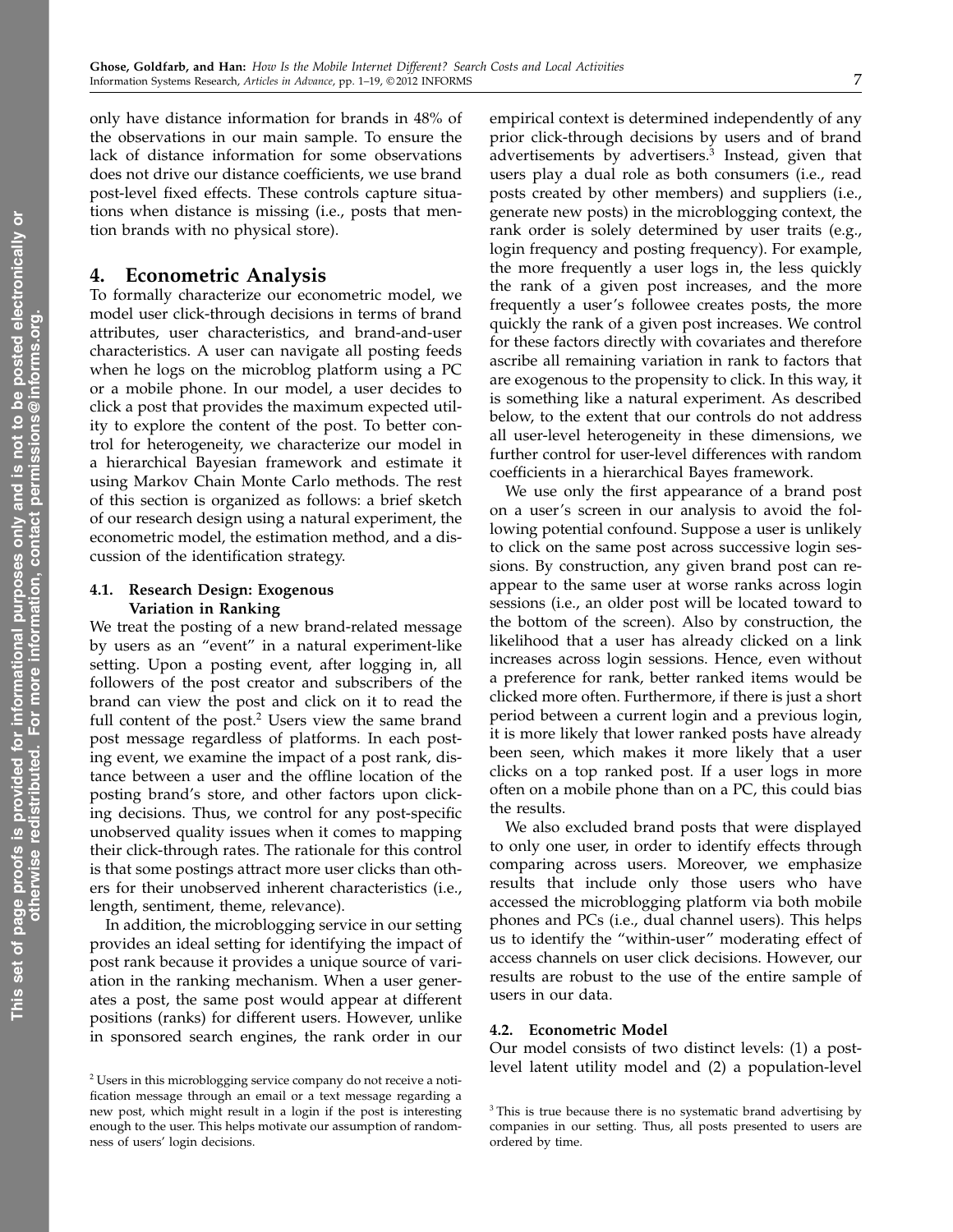| Table 2 | <b>Notations and Variable Descriptions</b> |  |  |
|---------|--------------------------------------------|--|--|
|---------|--------------------------------------------|--|--|

| $u_{ijk}$                      | Latent utility of clicking and visiting a brand post $k$<br>by user <i>i</i> at time <i>j</i> |
|--------------------------------|-----------------------------------------------------------------------------------------------|
| $Rank_{ijk}$                   | Rank of brand post k on user i's login screen at<br>time <i>i</i>                             |
| Distance $_{ik}$               | Euclidian log distance between user <i>i's</i> place and<br>brand post $k$ 's physical store  |
| Mobile <sub>ii</sub>           | Access channel of user <i>i</i> at time <i>j</i> $(1 = \text{mobile}, \text{?})$<br>$0 = PC$  |
| Followee <sub>ii</sub>         | Number of users user <i>i</i> is following at time <i>i</i>                                   |
| Subscription <sub>ii</sub>     | Number of brands user <i>i</i> is following at time <i>i</i>                                  |
| $Age_i$                        | Age of user <i>i</i>                                                                          |
| Gender,                        | Gender of user $i$ (1 = male, 0 = female)                                                     |
| BrandTenure <sub>ik</sub>      | Days elapsed since the brand profile of post k was<br>created until day <i>i</i>              |
| PostTenure <sub>ik</sub>       | Days elapsed since brand post k was created/posted<br>until day <i>i</i>                      |
| $\textit{NongeoraphicBrand}_k$ | Missing distance indicator for post $k$ (1 = missing,<br>$0 =$ nonmissing)                    |

model with user and brand post-level heterogeneity. Notation and variable descriptions are provided in Table 2.

4.2.1. Post-Level Model. The observed user's binary response (i.e., whether to click or not) can be modeled using a random-utility framework. We posit that users click on a posting feed when the utility for reading the full content of the post exceeds a certain threshold. For a given brand post  $k$ , at time  $j$ , the relationship between the observed response  $y_{ijk}$  and the latent utility  $u_{ijk}$  of clicking for user *i* can be written as

$$
y_{ijk} = 0 \quad \text{if } u_{ijk} \le 0
$$
  
1 if  $u_{ijk}$ . (1)

We model the latent utility  $u_{ijk}$  from clicking on a post k at time *j* for user *i* as the function of observed and unobserved post and user characteristics in the following way. This is not a fully specified structural model of user behavior. Instead, it should be seen as a reduced form of a broader latent utility model that allows us to estimate the effects of interest. Specifically, we are primarily interested in the effect of rank and distance on a user's propensity to click on a brand posting that appears on his screen. Rank allows us to measure ranking effects. It is more valuable to be ranked near the top, and hence such high ranked postings are likely to get higher click-throughs. Distance allows us to examine the role of geography and local activities of users. Higher click-through rates on postings involving brands located closer to the user imply that consumers have a preference for geographically local activities. Because the address information of brand stores is often provided to users, we assume that users are fully informed about the locations of brand stores that appear in the posts. Our main findings emphasize how these effects vary between a mobile phone and a PC.

We also control for user-level observed heterogeneity by including access channel (mobile phone or PC), number of followees, number of subscriptions, age, and gender of each user. For example, the motivation for browsing and clicking may differ between mobile phones and PCs. We capture such variation in propensity to click by including an indicator of whether a user accessed the service through a mobile phone as opposed to through a PC. Also, because the duration of time since the establishment of a brand profile increases, the likelihood of a click on that brand may change. We capture such brand-level observed heterogeneity by including brand tenure. We add a control for the recency of the information capturing time elapsed since posting (i.e., post tenure). The rationale for including this control is that users might place higher valuation on higher ranked posts because the posts are ordered and presented by time. Hence, if users have higher valuation for timely posts, they will be more likely to click on higher ranked posts. Furthermore, to control for the different value of timely posts across channels, we also include an interaction between post tenure and access channel. Lastly, we control for the nongeographic brand posts that are missing distance information (beyond the post fixed effect) with an interaction between a dummy for nongeographic brands and mobile phone access.

Thus, for a given brand post  $k$ , we specify that user  $i$ 's latent utility at time  $j$  is a function of rank, distance, and other factors as follows for  $k = 1, 2, \ldots, s$ :

$$
u_{ijk} = \beta_{ik} + \beta_{ij1} Rank_{ijk} + \beta_{ij2} Distance_{ik}
$$
  
+  $\beta_{ij3} Rank_{ijk} Distance_{ik} + \alpha_1 Mobile_{ij} + \alpha_2 Followee_{ij}$   
+  $\alpha_3$  Subscriptin<sub>ij</sub> +  $\alpha_4 Age_i + \alpha_5 Center_i$   
+  $\alpha_6$  BrandTenure<sub>jk</sub> +  $\alpha_7$  PostTenure<sub>jk</sub>  
+  $\alpha_8$  PostTenure<sub>jk</sub> Mobile<sub>ij</sub>

$$
+ \alpha_9 \text{NongeographicBrand}_k \text{ Mobile}_{ij} + e_{ijk}, \tag{2}
$$

$$
u_{ijs+1} = e_{ijs+1}.\tag{3}
$$

We assume the error term  $e_{ijk}$  is i.i.d from a type I extreme value distribution. The utility from not clicking on the brand post  $k$  is denoted as  $e_{ijs+1}$ . As mentioned above, our choice model is binary rather than multinomial. This means we do not include information about the other posts that appear at the same time as the focal branded post of interest. Therefore, implicit in our i.i.d. error assumption is an assumption that the other (unmodeled) posts that appear along with the focal post are randomly drawn across observations.

4.2.2. Population-Level Model. Hierarchical Bayesian methods allow for better control for unobserved heterogeneity. In the population model, the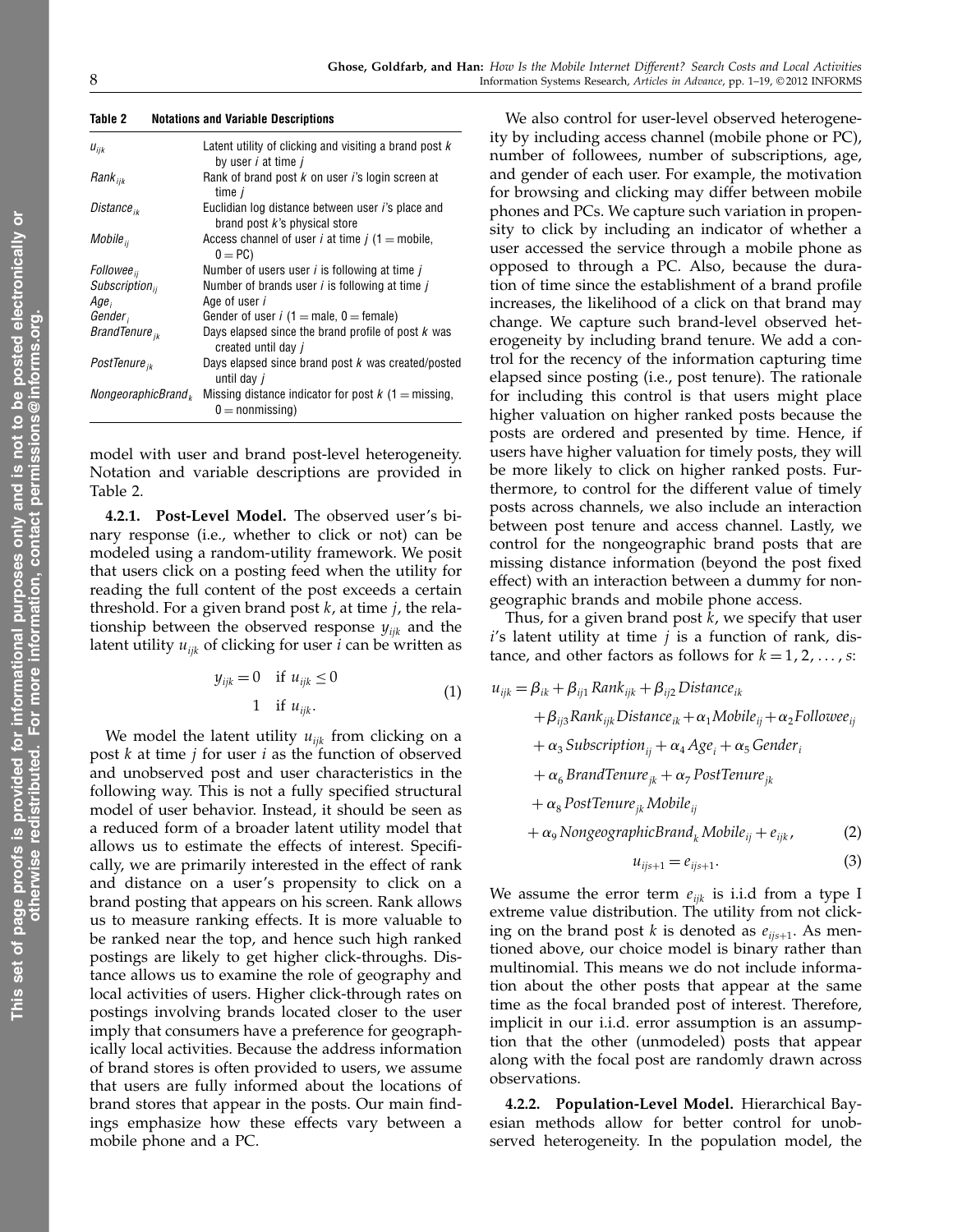hierarchical Bayesian framework provides individualspecific estimates of the ranking and distance effects, unobserved heterogeneity covariance estimates, and other model parameters. Specifically, user heterogeneity is further captured by the population-level model by specifying user-specific random coefficients (i.e.,  $\beta_{ij1}$  –  $\beta_{ij3}$ ), which capture differences across users in their responses to post rank, user-brand store distance, and their interaction. To be specific, we allow the impact of the key independent variables in Equation (2) (e.g., Rank, Distance, and RankDistance) to interact with user-specific characteristics such as access channel (mobile phone or PC), number of followees, number of subscriptions, age, and gender. For example, we allow  $\beta_{ij1}$  to vary by whether a user accesses the Internet through a mobile phone or a PC, in order to assess the extent to which the mobile Internet moderates the effect of rank on user click-through decisions. We also allow the coefficients of Rank, Distance, and RankDistance in Equation (2) to vary along the respective population mean (i.e.,  $\bar{\beta}_1 - \bar{\beta}_3$ ). We model unobserved heterogeneity across users by including  $\lambda_{i1}$ ,  $\lambda_{i2}$ , and  $\lambda_{i3}$  in each random coefficient as follows:

$$
\beta_{ij1} = \bar{\beta}_1 + \alpha_{10} \text{ Mobile}_{ij} + \alpha_{11} \text{ Followee}_{ij} + \alpha_{12} \text{ Subscript}_{ij} + \alpha_{13} \text{ Age}_{i} + \alpha_{14} \text{Gender}_{i} + \lambda_{i1},
$$
\n(4)

$$
\beta_{ij2} = \bar{\beta}_2 + \alpha_{15} \text{ Mobile}_{ij} + \alpha_{16} \text{ Followee}_{ij} \n+ \alpha_{17} \text{ Subscript}_{ij} + \alpha_{18} \text{ Age}_{i} \n+ \alpha_{19} \text{ gender}_{i} + \lambda_{i2},
$$
\n(5)  
\n
$$
\beta_{ij3} = \bar{\beta}_3 + \alpha_{20} \text{ Mobile}_{ij} + \alpha_{21} \text{ Followee}_{ij} \n+ \alpha_{22} \text{ Subscript}_{ij} + \alpha_{23} \text{ Age}_{i}
$$

$$
+\alpha_{24}\text{Gender}_i + \lambda_{i3}.\tag{6}
$$

In addition, each post may have inherent postspecific unobserved quality. Hence, the likelihood of clicking on a post will be associated with the brand post. In Equation (7), we capture the post-level attractiveness with a fixed effect, denoted by  $\bar{\beta}_{0k}$ , and allow unobserved heterogeneity across users with a random coefficient on the intercept, denoted by  $\lambda_{i0}$  as follows:

$$
\beta_{ik} = \bar{\beta}_{0k} + \lambda_{i0}.\tag{7}
$$

We model the unobserved covariation among  $\lambda_{i0}$ ,  $\lambda_{i1}$ ,  $\lambda_{i2}$ , and  $\lambda_{i3}$  by letting the four error terms be correlated in the following manner:

$$
\begin{bmatrix}\n\lambda_{i0} \\
\lambda_{i1} \\
\lambda_{i2} \\
\lambda_{i3}\n\end{bmatrix} \sim \text{MVN}\n\left(\n\begin{bmatrix}\n0 \\
0 \\
0 \\
0 \\
0\n\end{bmatrix},\n\begin{bmatrix}\n\Sigma_{0,0}^{\lambda} & \Sigma_{0,1}^{\lambda} & \Sigma_{0,2}^{\lambda} & \Sigma_{0,3}^{\lambda} \\
\Sigma_{1,0}^{\lambda} & \Sigma_{1,1}^{\lambda} & \Sigma_{1,2}^{\lambda} & \Sigma_{1,3}^{\lambda} \\
\Sigma_{2,0}^{\lambda} & \Sigma_{2,1}^{\lambda} & \Sigma_{2,2}^{\lambda} & \Sigma_{2,3}^{\lambda} \\
\Sigma_{3,0}^{\lambda} & \Sigma_{3,1}^{\lambda} & \Sigma_{3,2}^{\lambda} & \Sigma_{3,3}^{\lambda}\n\end{bmatrix}\n\right).
$$
\n(8)

**4.2.3. Full Model.** By replacing  $\beta_{ij1}$ ,  $\beta_{ij2}$ ,  $\beta_{ij3}$ , and  $\beta_{ik}$  in Equation (2) with Equations (4)–(7), we can rewrite Equation (2) for brand post  $k$  as follows:

$$
u_{ijk} = \bar{\beta}_{0k} + \alpha_1 Mobile_{ij} + \alpha_2 Followee_{ij} + \alpha_3 Subscripting + \alpha_4 Age_i + \alpha_5 Gender_i + \alpha_6 BrandTenure_{jk} + \alpha_7 PostTenure_{jk} + \alpha_8 PostTenure_{jk} Mobile_{ij} + \alpha_9 NoneeographicBrand_k Mobile_{ij} + (\bar{\beta}_1 + \alpha_{10 Mobile_{ij} + \alpha_{11} Followee_{ij} + \alpha_{12 Subscripting_{ij} + \alpha_{13} Age_i + \alpha_{14} Gender_i) Rank_{ijk} + (\bar{\beta}_2 + \alpha_{15} Mobile_{ij} + \alpha_{16} Followee_{ij} + \alpha_{17} Subscripting_i + \alpha_{18} Age_i + \alpha_{19} Gender_i) Distance_{ik} + (\bar{\beta}_3 + \alpha_{20} Mobile_{ij} + \alpha_{21} Followee_{ij} + \alpha_{22} Subscripting_i + \alpha_{23} Age_i + \alpha_{22} Subscripting_i + \alpha_{23} Age_i + \alpha_{24} Gender_i) Rank_{ijk} Distance_{ik} + \lambda_{i0} + \lambda_{i1} Rank_{ijk} Distance_{ik} + \lambda_{i3} Rank_{ijk} Distance_{ik} + \lambda_{i2} Distance_{ik}
$$
\n(9)

Equation (9) contains both main effects of Rank, Distance, and RankDistance (i.e.,  $\bar{\beta}_1-\bar{\beta}_3$ ) and moderating effects with individual-specific characteristics such as access channel, number of followees, number of subscriptions, and demographics (i.e.,  $\alpha_{10}, \ldots, \alpha_{24}$ ). It also has control variables for brand post-specific intercept, mobile, followee, subscription, age, gender, brand tenure, post tenure, an interaction between post tenure and mobile, and an interaction between a dummy for nongeographic brands and mobile (i.e.,  $\bar{\beta}_{0k}$  ,  $\alpha_1$  ,  $\ldots$  ,  $\alpha_9$ ).

## 4.3. Estimation

4.3.1. Choice Probability. We rewrite user  $i$ 's latent utility above as being composed of a systematic part (i.e.,  $v_{ijk}$ ) and a stochastic part (i.e.,  $e_{ijk}$ ) as follows:

$$
u_{ijk} = v_{ijk} + e_{ijk}.\tag{10}
$$

Recall that we assume that  $e_{ijk}$  is i.i.d from type I extreme value distribution. Hence, the probability of user *i* clicking on brand post  $k$  at time  $j$  is

$$
Pr(y_{ijk} = 1 | \underline{\beta}_i) = \frac{\exp(v_{ijk})}{1 + \exp(v_{ijk})},
$$
 (11)

where  $\beta_i$  denotes all parameters in the model.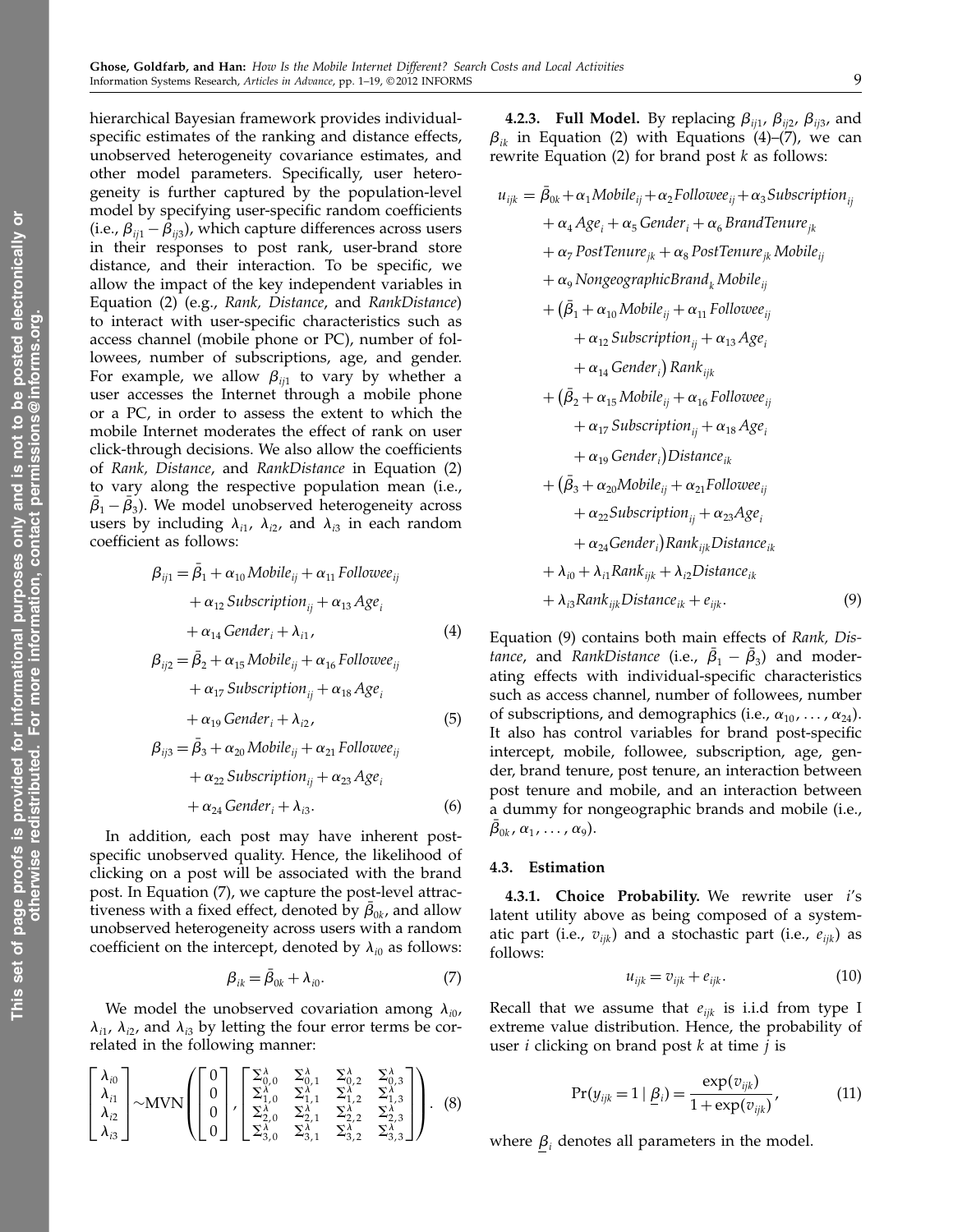4.3.2. Hierarchical Bayesian Modeling and Estimation. We cast our model in a hierarchical Bayesian framework and estimate it using Markov Chain Monte Carlo (MCMC) methods. We rewrite our main equations as follows:

$$
\underline{u}_{ij} = X_{ij}' \underline{\beta}_i + \underline{e}_{ij}, \qquad (12)
$$

$$
\underline{\beta}_i = \underline{Z}_i' \underline{\mu} + \underline{\lambda}_i,\tag{13}
$$

where  $Pr(\mu) = N(\eta, C)$ ,  $\lambda_i = (\lambda_{i0}, \dots, \lambda_{i3})' \sim N(0, \Lambda)$ , and  $Pr(\Lambda^{-1}) = W(\rho, R)$ .

The corresponding *mixed model* is as follows.

$$
\underline{u}_{ij} = W_{ij}' \underline{\mu} + X_{ij}' \underline{\lambda}_i + \underline{e}_{ij}.
$$
 (14)

Hence, the full conditionals are (A)  $Pr(\underline{\lambda}_i \mid \underline{\mu}, \Lambda, y_i)$ , (B)  $Pr(\underline{\mu} | \Lambda, {\{\underline{\lambda}}_i\}_{i=1}^n, {y_i}\}_{i=1}^n)$ , and (C)  $Pr(\Lambda^{-1} | {\{\underline{\lambda}}_i\}_{i=1}^n)$ , where  $\overline{n}$  is the total number of users in the sample.

In order to gain efficiency in estimation, we use an adaptive Metropolis-Hastings algorithm with a random walk chain (Atchadè 2006, Chib and Greenberg 1995, Hastings 1970) to generate draws of  $\lambda_i$  and  $\mu$  in conditional (A) and (B). Hence we can adjust the tuning constant to vary across individuals (see the appendix for a more detailed description of the MCMC algorithm).<sup>4</sup>

### 4.4. Identification

We briefly discuss both mathematical and empirical identification in our model.

4.4.1. Mathematical Identification. First, we impose a location normalization restriction by setting the constant utility term for any one brand post to be 0. We do this because one can change all the brand post-specific constant terms by adding or subtracting a constant  $c$  without changing the choices implied by the model. As a reference brand post, we set the mean value for a brand post in the "local restaurant" category to be 0. The qualitative nature of our results do not change based on the choice of a reference brand post. Second, we impose a scale normalization restriction by allowing the distribution for the error term,  $e_{ijk}$ , to be the type I extreme value distribution. We do this because one can scale all the parameters in Equation (2) by  $c$ , while scaling the error term by  $c$ , without changing the choices implied by the model.

4.4.2. Empirical Identification. The identification of the impact of rank depends on a unique source of variation in the ranking mechanism. Unlike in the search engine context where the rank is determined by algorithms based on popularity and relevance, the rank in our microblog setting is determined by "recency." Thus, the posts appear on a user's login screen in reverse chronological order (i.e., the most recent one appears at the top). Because we control directly for recency and individual heterogeneity, this setting reduces concerns for endogeneity issues in rank because previous clicks by users on a post do not affect the rank of that post in any subsequent periods.

Our empirical identification relies on the assumption that, conditional on our specification, the rank order of a post is random and exogenous. We believe this assumption is reasonable because (1) the frequency that a content creator generates a brand post and the system automatically sends the brand post to a user is independent of that user's login frequency, (2) the user is able to see the rank of a post only after he or she logs in, and (3) we include post fixed effects and therefore identify off variation across users in the rank of the same post. Hence a user's login decision can be considered as a random stopping decision during the process of continual posting feeds from his followees or subscriptions. Said simply, we can consider users' login timing decisions as exogenous to the determination of the rank of a post. We can do this if we assume that our controls for recency, user characteristics, and user heterogeneous response (i.e., the random coefficients) adequately control for the differences in rank. The required assumptions for the main results of the paper are somewhat weaker. In particular, given that the main results of the paper rely on the interaction between access device and rank, we need to assume that the controls for recency, user characteristics, device-specific habits, and user heterogeneous response adequately control for all nonrandom differences in rank across devices.

# 5. Results

We ran the MCMC chain for 60,000 iterations and used the last 20,000 iterations to compute the mean and standard deviation of the posterior distribution of the model parameters. $5$  Convergence was assessed by monitoring the time series of the draws and by assessing the Gelman-Rubin (Gelman and Rubin 1992) statistics. In all cases, the Gelman-Rubin statistic was less than 1.2, suggesting that convergence was acceptable. We next present our key results on ranking effects and distance effects across the two kinds of access technologies (mobile versus PC). We discuss the economic impact of our results and show robustness to a variety of alternative specifications and samples.

## 5.1. Main Results

5.1.1. Estimation Results. We present the results on the coefficients of the main model in Table 3. The first column shows the effect of rank, distance,

<sup>4</sup> Conditional (C) described above can be computed using the Wishart distribution. However, conditionals (A) and (B) cannot be directly computed because they are not conjugate.

<sup>5</sup> Alternative MCMC estimation methods (Holmes and Held 2006, van der Lans 2011) are useful for larger-scale data.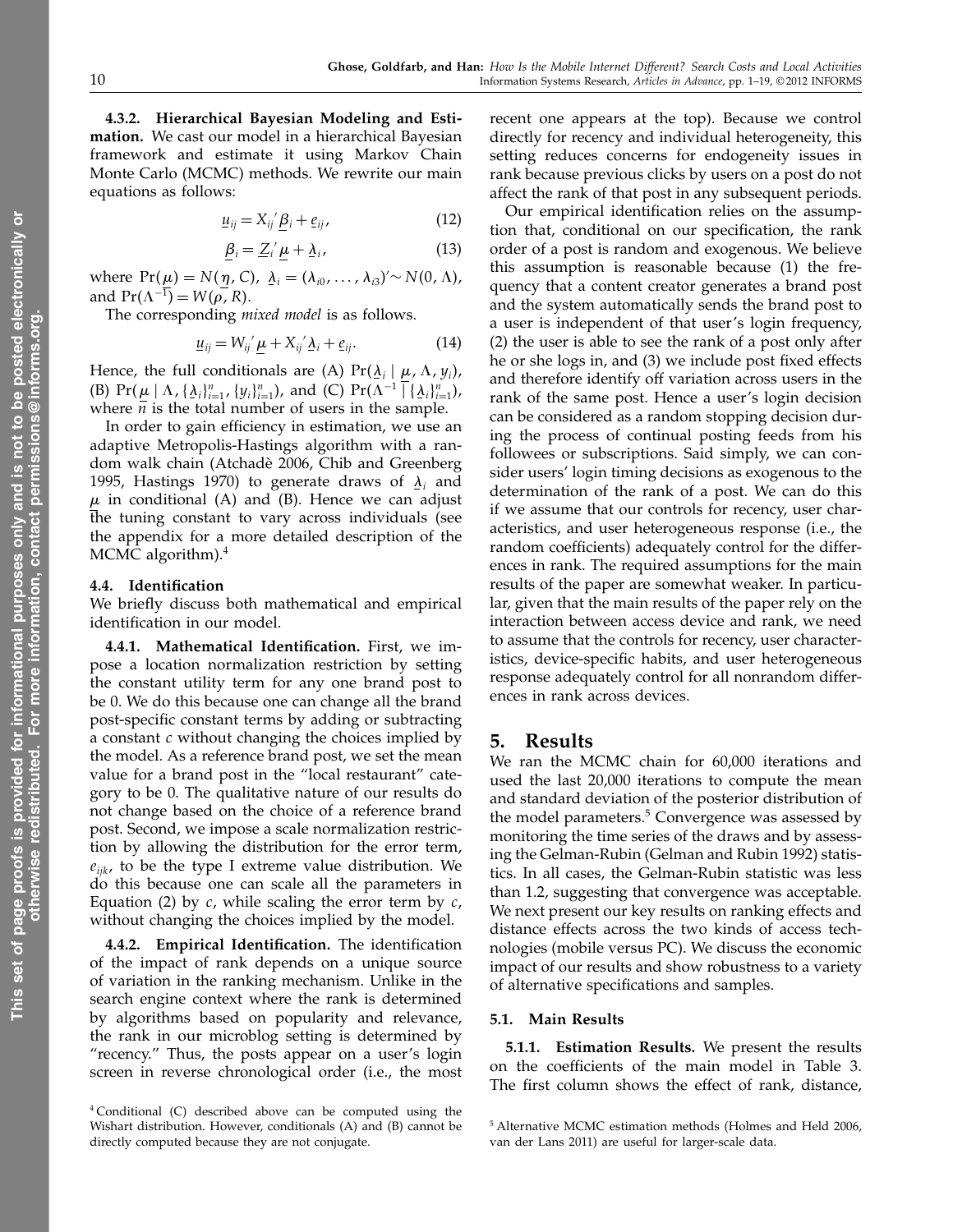|                                  |                                   |                        | Moderating effect     |                        |                                               |                        |                        |                        |                                |                                        |  |  |
|----------------------------------|-----------------------------------|------------------------|-----------------------|------------------------|-----------------------------------------------|------------------------|------------------------|------------------------|--------------------------------|----------------------------------------|--|--|
| Variable                         | Main effect                       | Mobile                 | Followee              | Sub-<br>scription      | Age                                           | Male                   | <b>Brand</b><br>tenure | Post<br>tenure         | Post tenure $\times$<br>Mobile | Nongeographic<br>brand $\times$ Mobile |  |  |
|                                  |                                   |                        |                       |                        | <b>Coefficient estimates</b>                  |                        |                        |                        |                                |                                        |  |  |
| Intercept                        | <b>Brand post</b><br>fixed effect | $0.150***$<br>(0.004)  | $0.002**$<br>(0.001)  | $0.044***$<br>(0.002)  | $-0.046***$<br>(0.001)                        | $-0.126***$<br>(0.001) | $-0.002**$<br>(0.001)  | $-0.070***$<br>(0.003) | $-0.011***$<br>(0.001)         | $-0.074$<br>(0.642)                    |  |  |
| Rank                             | $-0.225***$<br>(0.003)            | $-0.089***$<br>(0.004) | 0.0003<br>(0.0002)    | $-0.004$<br>(0.003)    | $-0.001$<br>(0.001)                           | $-0.012***$<br>(0.002) |                        |                        |                                |                                        |  |  |
| <b>Distance</b>                  | $-0.110***$<br>(0.005)            | $-0.098***$<br>(0.003) | $-0.001*$<br>(0.0006) | $-0.012***$<br>(0.002) | $0.011***$<br>(0.003)                         | 0.003<br>(0.002)       |                        |                        |                                |                                        |  |  |
| $Rank \times$<br><b>Distance</b> | $-0.065***$<br>(0.003)            | $-0.010***$<br>(0.003) | 0.0002<br>(0.0002)    | $-0.001$<br>(0.002)    | $-0.002**$<br>(0.001)                         | $-0.008***$<br>(0.003) |                        |                        |                                |                                        |  |  |
|                                  |                                   | Intercept              |                       |                        | Rank                                          |                        |                        | <b>Distance</b>        |                                | $Rank \times Distance$                 |  |  |
|                                  |                                   |                        |                       |                        | Unobserved heterogeneity covariance estimates |                        |                        |                        |                                |                                        |  |  |
| Intercept                        |                                   | (0.006)                | $0.030***$            |                        | $-0.004$<br>(0.008)                           |                        |                        | $-0.009**$<br>(0.004)  |                                | $-0.008$<br>(0.007)                    |  |  |
| Rank                             |                                   |                        |                       |                        | $0.135**$<br>(0.050)                          |                        |                        | $-0.015**$<br>(0.007)  |                                | 0.002<br>(0.033)                       |  |  |
| <b>Distance</b>                  |                                   |                        |                       |                        |                                               |                        |                        | $0.037***$<br>(0.007)  |                                | $-0.002$<br>(0.009)                    |  |  |
| $Rank \times$<br><b>Distance</b> |                                   |                        |                       |                        |                                               |                        |                        |                        |                                | $0.120**$<br>(0.055)                   |  |  |

#### Table 3 Effect of Rank and Distance on Clicks (Dual Channel Users;  $N = 1,940$ )

Notes. Posterior means and posterior deviations (in parentheses) are reported. Coefficients for brand post fixed effects are omitted for brevity. <sup>∗</sup>Denotes significant at 0.10, ∗∗denotes significant at 0.05, and ∗∗∗denotes significant at 0.01.

and their interaction on clicks when users access the microblogging site with a PC. Consistent with prior evidence on the primacy effect, the first column shows that better rank increases clicks (rank is significantly negative). Furthermore, people click on nearby links (distance is significantly negative). This is consistent with a distance decay effect (Fellmann et al. 2000), in which interaction between two entities declines as the distance between them increases. These effects reinforce each other in combination because the interaction of rank and distance is significantly negative.

Our primary focus is on the difference between PCs and mobile phones. The second column of Table 3 shows that the estimate for the interaction between the rank and the mobile phone access channel is negative and statistically significant (the coefficient is −00089), implying that the ranking effect is strengthened in a mobile setting. In other words, users are more likely to click on a highly ranked post in a mobile setting, as opposed to in a PC setting in which they see more messages on a given screen shot. As mentioned in Shankar et al. (2010), "real estate" is particularly important in a mobile setting.

We also find that distance matters more in the mobile setting than in the PC setting, even though our measure of the user's location reflects a physical address. Therefore, this result should not be interpreted as direct evidence of a contextual effect. Instead, it suggests that people tend to prefer local brands that are near their homes on their mobile phones, perhaps because it is easier for them to travel there but perhaps for reasons unrelated to context. The interaction between distance and rank is also stronger in the mobile channel.

Some of the control variables yield interesting insights. Specifically, the estimate for mobile phone access is positive and statistically significant (the coefficient is 0.150). Given that the coefficient of the interaction between Mobile and Rank is −0.089, this result suggests that when the rank is 1, a user accessing through mobile phones is more likely to click on brand posts. This also suggests consumers place higher valuation on top ranked posts in the mobile setting, perhaps because they are on the move and/or the screen size is smaller when using mobile phones.

The coefficient on the control for the recency of information, post tenure, can be interpreted as an alternative type of search cost. In particular, because of the ubiquitous access, the cost of acquiring timely information should be lower on a mobile phone than on a PC. The premise of this interpretation is that if the sign of the interaction between the post tenure and the mobile phone access channel is negative, then it suggests that the high search cost interpretation of the screen-related ranking effects in a mobile phone is mitigated for timely information (i.e., more recent posts). Our results confirm this notion (the coefficient of the interaction term is  $-0.011$  and *p*-value < 0.01).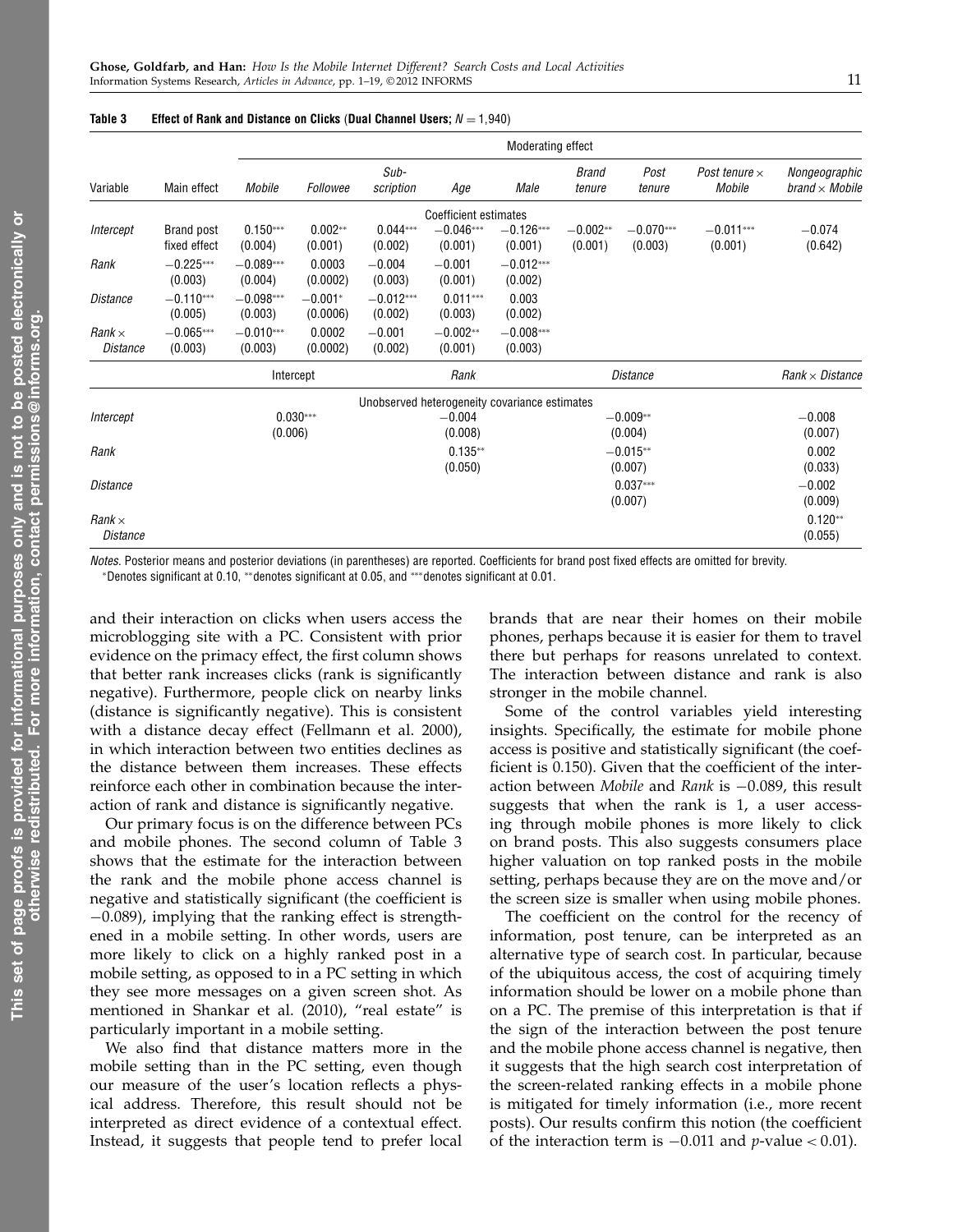5.1.2. Economic Importance of the Effects. We discuss the economic impact of each effect using odds ratios. For PC users, moving one position upward in rank for a brand post yields an increase in the odds of clicking on that post by  $25\%$  (exp(0.225) = 1.25) holding the other variables constant. This is similar to the drop in click-through rates with position found in a shopbot setting by Baye et al. (2009) and the drop in click-through rates with position found in a search engine setting by Ghose and Yang (2009) and Yang and Ghose (2010). For mobile phone users, one position upward increase in rank of a brand post yields an increase in odds of clicking on that post by 37%  $(exp(0.225 + 0.089) = 1.37)$ . So the ratio of the odds (mobile phone versus PCs) is 1.10. Hence, the value increases 10% through mobile phones as compared to PCs for each unit decrease in rank.

The main mobile effect (i.e., the positive propensity to click through mobile phones) alleviates the stronger ranking effect in a mobile setting. The odds of clicking increase 16% for mobile users as compared to PC users. The magnitude of the ranking effects varies by the size of ranks changed, whereas the main mobile effect is fixed. Hence, we examined the overall ranking effects as we gradually increase the rank from 1 to 10. Except when the rank is 1, we find that the overall ranking effects are always dominated by the stronger ranking effects in a mobile setting. For example, the odds ratios of clicking (mobile phones versus PCs) are 1.06, 0.74, and 0.48 when we increase the rank to 1, 5, and 10, respectively. This supports our interpretation that the difference in the ranking effects is the result of a higher cognitive load in a mobile phone setting as compared to a PC setting.

Regarding distance effects, for PC users, a one-mile decrease in distance between a user and a brand store yields an increase in the odds of clicking on that post by 12%. This result is consistent with evidence that people generally have local interests (Hampton and Wellman 2002). For mobile users, moving one mile closer in distance between a user and a brand store yields an increase in the odds of clicking on that post by 23%. So the odds ratio is 1.10. Hence, the odds ratio increases 10% through mobile phones as compared to PCs for each unit decrease in distance. Similarly, we checked the overall distance effects as we increase the distance from  $1$  to  $10<sup>6</sup>$  The result also warrants our interpretation that the difference in the distance effects is higher in a mobile phone setting as compared to in a PC setting.

Regarding post tenure, for PC users, an increase in the recency of a post by one day yields an increase in the odds of clicking on that post by 7.1% holding the other variables constant. For mobile phone users, an increase in the recency of a post by one day yields an increase in odds of clicking on that post by 8.3%. Hence, the estimated magnitude of the post time sensitivity effect on the odds of clicking in mobile phone settings is larger than that in PC settings. Lastly, the statistically significant results on unobserved heterogeneity variance-covariance estimates in Table 3 suggest that controlling for unobserved heterogeneity is important in our setting.

## 5.2. Robustness Checks

Tables 4–10 show that the results are robust to a number of alternative specifications. In particular, Table 4 model (1) shows that the results on rank hold without controls for distance. Similarly, model (2) shows that the results on distance hold without the controls for rank. Model (3) shows that excluding the interaction between rank and distance does not affect the qualitative results on rank or distance. Models (4) and (5) show robustness to fewer interaction terms as controls.

Table 5 shows that the results are robust to alternative samples. In particular, sample (1) includes all users, not just the dual channel users. Sample (2) includes only posts from subscribed brands. Because users explicitly opted in to receive these subscribed brand posts, it reduces the likelihood that users will make false quality inferences based on rank.

Potentially, the identified ranking effect across platforms is simply the difference in the number of posts viewable on a single page across platforms. Typically, a PC lists about 30 posts per page and a mobile phone lists about 10 posts per page in this microblogging setting. Hence, we conducted additional robustness checks to only account for the same number of postings that are listed in the first page of a PC and the mobile screen. Table 6 shows that the results are robust to additional subsamples. We have selected three subsamples by including both clicked and unclicked observations when the post rank was  $\leq$  10,  $\leq$  20, and  $\leq$  30, respectively. Overall, our key coefficient estimates remain qualitatively the same in terms of the sign and the statistical significance.

An interesting observation from Table 6 is that as we move from the original sample to the top 10 ranked posts subsample, the magnitude of coefficient estimates for the product of rank and mobile increases in an absolute sense from −00089 in the original sample to −0.127 in the sample consisting of top 10 posts. This suggests that ranking effects appear to be highest for the top ranked links in mobile settings. This observation should be interpreted with caution because a

 $6$  Except when we increase the distance by 1, we find that the overall distance effects are always dominated by the stronger distance effects in a mobile setting. For example, the odds ratios of clicking are 1.05, 0.71, and 0.44 when we increase the distance by 1, 5, and 10, respectively.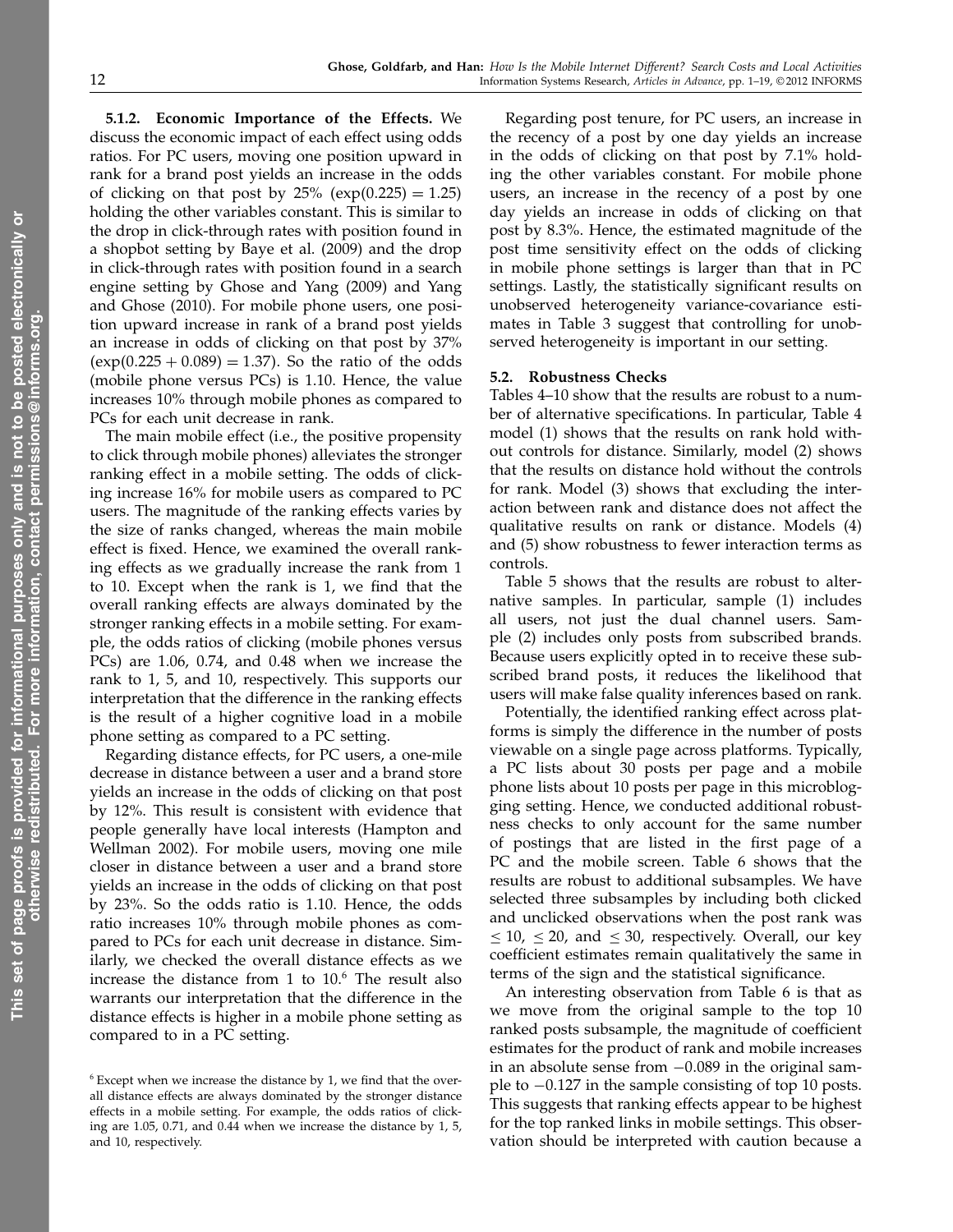#### Table 4 Robustness to Alternative Specifications ( $N = 1,940$ )

|                                  |                                   |                        | <b>Moderating effect</b> |                        |                                                       |                        |                        |                        |                                |                                         |  |  |  |  |
|----------------------------------|-----------------------------------|------------------------|--------------------------|------------------------|-------------------------------------------------------|------------------------|------------------------|------------------------|--------------------------------|-----------------------------------------|--|--|--|--|
| Variable                         | Main effect                       | Mobile                 | Followee                 | Sub-<br>scription      | Age                                                   | Male                   | <b>Brand</b><br>tenure | Post<br>tenure         | Post tenure $\times$<br>Mobile | Nongeographic<br>brands $\times$ Mobile |  |  |  |  |
| Intercept                        | <b>Brand post</b><br>fixed effect | $0.132***$<br>(0.011)  | $0.002**$<br>(0.001)     | $0.032**$<br>(0.013)   | (1) Rank only model<br>$-0.040***$<br>(0.012)         | $-0.127***$<br>(0.005) | $-0.004***$<br>(0.001) | $-0.072**$<br>(0.007)  | $-0.011***$<br>(0.001)         | $-0.070$<br>(0.626)                     |  |  |  |  |
| Rank                             | $-0.247***$<br>(0.016)            | $-0.083***$<br>(0.004) | 0.0004<br>(0.0003)       | $-0.005**$<br>(0.002)  | $-0.001$<br>(0.001)                                   | $-0.017*$<br>(0.010)   |                        |                        |                                |                                         |  |  |  |  |
| Intercept                        | <b>Brand post</b><br>fixed effect | $0.148***$<br>(0.005)  | 0.001<br>(0.002)         | $0.060***$<br>(0.016)  | (2) Distance only model<br>$-0.073***$<br>(0.012)     | $-0.182***$<br>(0.064) | $-0.002$<br>(0.003)    | $-0.139$<br>(0.091)    | $-0.008$<br>(0.022)            | $-0.082$<br>(0.674)                     |  |  |  |  |
| <b>Distance</b>                  | $-0.163***$<br>(0.055)            | $-0.155***$<br>(0.059) | 0.0005<br>(0.0008)       | $-0.029**$<br>(0.013)  | $0.008**$<br>(0.004)                                  | $-0.047$<br>(0.045)    |                        |                        |                                |                                         |  |  |  |  |
| Intercept                        | <b>Brand post</b><br>fixed effect | $0.153***$<br>(0.008)  | $0.003***$<br>(0.001)    | $0.052***$<br>(0.004)  | (3) Rank and distance model<br>$-0.061***$<br>(0.007) | $-0.124***$<br>(0.008) | $-0.003***$<br>(0.001) | $-0.058***$<br>(0.008) | $-0.010***$<br>(0.001)         | $-0.075$<br>(0.652)                     |  |  |  |  |
| Rank                             | $-0.232***$<br>(0.004)            | $-0.089***$<br>(0.007) | 0.001<br>(0.001)         | $-0.005***$<br>(0.001) | $-0.001$<br>(0.001)                                   | $-0.006$<br>(0.010)    |                        |                        |                                |                                         |  |  |  |  |
| <b>Distance</b>                  | $-0.114***$<br>(0.005)            | $-0.097***$<br>(0.006) | $-0.001$<br>(0.001)      | $-0.010**$<br>(0.004)  | $0.009***$<br>(0.003)                                 | $-0.007$<br>(0.005)    |                        |                        |                                |                                         |  |  |  |  |
|                                  |                                   |                        |                          |                        | (4) Main effects only                                 |                        |                        |                        |                                |                                         |  |  |  |  |
| Intercept                        | <b>Brand post</b><br>fixed effect | $0.149**$<br>(0.063)   | $0.003***$<br>(0.001)    | $0.040***$<br>(0.010)  | $-0.012***$<br>(0.004)                                | $-0.217***$<br>(0.050) | $-0.002**$<br>(0.001)  | $-0.072***$<br>(0.020) | $-0.011***$<br>(0.001)         | $-0.082$<br>(0.674)                     |  |  |  |  |
| Rank                             | $-0.325***$<br>(0.068)            |                        |                          |                        |                                                       |                        |                        |                        |                                |                                         |  |  |  |  |
| <b>Distance</b>                  | $-0.159***$<br>(0.054)            |                        |                          |                        |                                                       |                        |                        |                        |                                |                                         |  |  |  |  |
| $Rank \times$<br><b>Distance</b> | $-0.092***$<br>(0.029)            |                        |                          |                        |                                                       |                        |                        |                        |                                |                                         |  |  |  |  |
|                                  |                                   |                        |                          |                        | (5) Main and mobile effects only                      |                        |                        |                        |                                |                                         |  |  |  |  |
| Intercept                        | <b>Brand post</b><br>fixed effect | $0.180***$<br>(0.032)  | $0.004**$<br>(0.002)     | $0.085***$<br>(0.010)  | $-0.019***$<br>(0.006)                                | $-0.087***$<br>(0.026) | $-0.003***$<br>(0.001) | $-0.076**$<br>(0.029)  | $-0.011***$<br>(0.001)         | $-0.084$<br>(0.677)                     |  |  |  |  |
| Rank                             | $-0.252***$<br>(0.080)            | $-0.093***$<br>(0.030) |                          |                        |                                                       |                        |                        |                        |                                |                                         |  |  |  |  |
| <b>Distance</b>                  | $-0.136***$<br>(0.043)            | $-0.115***$<br>(0.040) |                          |                        |                                                       |                        |                        |                        |                                |                                         |  |  |  |  |
| $Rank \times$<br><b>Distance</b> | $-0.080***$<br>(0.019)            | $-0.036***$<br>(0.009) |                          |                        |                                                       |                        |                        |                        |                                |                                         |  |  |  |  |

Notes. Posterior means and posterior deviations (in parentheses) are reported. Coefficients for brand post fixed effects and unobserved heterogeneity estimates are omitted for brevity.

<sup>∗</sup>Denotes significant at 0.10, ∗∗denotes significant at 0.05, and ∗∗∗denotes significant at 0.01.

formal statistical test would not be valid given that the coefficients are identified up to scale. Still, the relatively high value of the coefficient in the sample consisting of top 10 posts is suggestive that ranking effects are relatively high on the mobile Internet even between the top few posts.

Table 7 shows robustness to a model in which we included a variable that controls for the distance between a user (i.e., follower) and a post creator (i.e., followee). The rationale for using this control is that geographically close friends tend to click each other's post. Table 8 shows robustness to including a variable for "time since last login" and its interaction with "Rank" as additional controls, to account for the possibility that different frequency of login behaviors could lead to the different ranking effects. For example, users that check the website frequently see fewer new posts with each login than do users that check in infrequently. Table 9 checks robustness to including a squared rank term to account for the possibility that ranking effects are nonlinear. Table 10 shows robustness to including a "page number" variable as an additional control. Because the page number and the rank variables are highly correlated, similar to Ghose et al. (2012), we used a "rank-within-a-page" variable instead of the original rank variable. When the microblogging website displays post messages, it only shows 30 posts per page in a PC whereas it shows 10 posts in a mobile phone. This restricts the rank order for each post within the range from 1 to 30 in a PC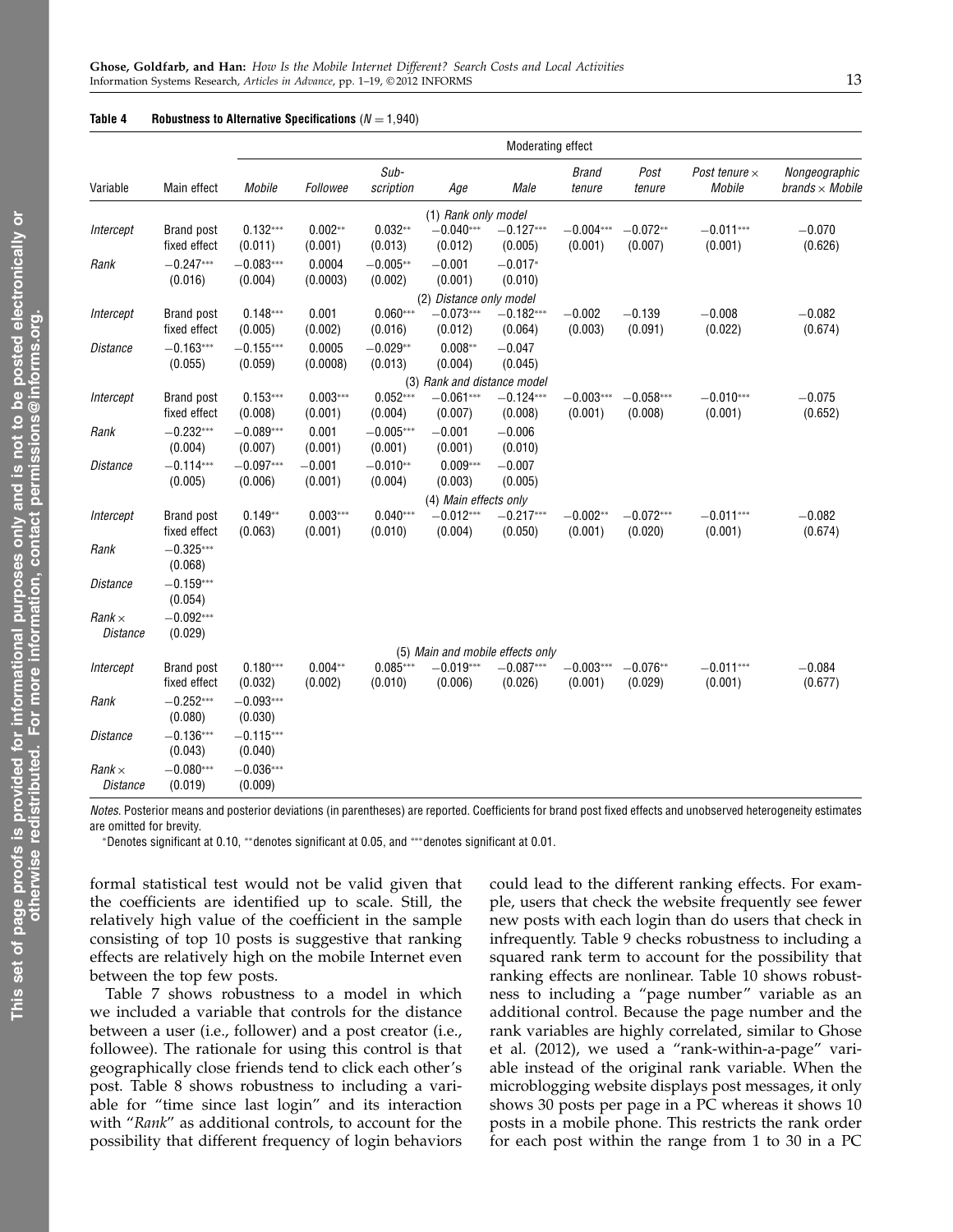| Table 5 | <b>Robustness to Alternative Samples</b> |  |  |
|---------|------------------------------------------|--|--|
|---------|------------------------------------------|--|--|

|                                  |                            |                        |                       |                        |                        | Moderating effect                                         |                        |                        |                                |                                         |
|----------------------------------|----------------------------|------------------------|-----------------------|------------------------|------------------------|-----------------------------------------------------------|------------------------|------------------------|--------------------------------|-----------------------------------------|
| Variable                         | Main effect                | Mobile                 | Followee              | Sub-<br>scription      | Age                    | Male                                                      | <b>Brand</b><br>tenure | Post<br>tenure         | Post tenure $\times$<br>Mobile | Nongeographic<br>brands $\times$ Mobile |
|                                  |                            |                        |                       |                        |                        | (1) All users (not just dual-channel users; $N = 8,896$ ) |                        |                        |                                |                                         |
| Intercept                        | Brand post<br>fixed effect | $0.165***$<br>(0.005)  | $0.002**$<br>(0.001)  | $0.046***$<br>(0.004)  | $-0.048***$<br>(0.005) | $-0.137***$<br>(0.005)                                    | $-0.003***$<br>(0.001) | $-0.071***$<br>(0.003) | $-0.009***$<br>(0.001)         | $-0.092$<br>(0.714)                     |
| Rank                             | $-0.212***$<br>(0.006)     | $-0.080***$<br>(0.005) | 0.0001<br>(0.0001)    | $-0.004$<br>(0.005)    | $-0.002$<br>(0.002)    | $-0.012***$<br>(0.004)                                    |                        |                        |                                |                                         |
| <i>Distance</i>                  | $-0.112***$<br>(0.004)     | $-0.097***$<br>(0.004) | $-0.001$<br>(0.001)   | $-0.013***$<br>(0.003) | $0.011***$<br>(0.003)  | 0.001<br>(0.002)                                          |                        |                        |                                |                                         |
| $Rank \times$<br><i>Distance</i> | $-0.075***$<br>(0.004)     | $-0.011***$<br>(0.003) | 0.0002<br>(0.0002)    | $-0.001$<br>(0.003)    | $-0.002**$<br>(0.001)  | $-0.009***$<br>(0.002)                                    |                        |                        |                                |                                         |
|                                  |                            |                        |                       |                        |                        | (2) Subscribed posts only ( $N = 985$ )                   |                        |                        |                                |                                         |
| Intercept                        | Brand post<br>fixed effect | $0.154***$<br>(0.011)  | $0.003***$<br>(0.001) | $0.043***$<br>(0.006)  | $-0.040***$<br>(0.004) | $-0.141***$<br>(0.006)                                    | $-0.002**$<br>(0.001)  | $-0.068***$<br>(0.004) | $-0.009***$<br>(0.001)         | $-0.086$<br>(0.684)                     |
| Rank                             | $-0.235***$<br>(0.007)     | $-0.092***$<br>(0.005) | 0.0002<br>(0.0003)    | $-0.003$<br>(0.003)    | $-0.001$<br>(0.001)    | $-0.011**$<br>(0.005)                                     |                        |                        |                                |                                         |
| <i>Distance</i>                  | $-0.110***$<br>(0.009)     | $-0.105***$<br>(0.004) | $-0.001$<br>(0.001)   | $-0.019***$<br>(0.005) | $0.016***$<br>(0.004)  | 0.001<br>(0.007)                                          |                        |                        |                                |                                         |
| $Rank \times$<br><i>Distance</i> | $-0.083***$<br>(0.013)     | $-0.005**$<br>(0.002)  | 0.0002<br>(0.0002)    | $-0.007*$<br>(0.004)   | $-0.002**$<br>(0.001)  | $-0.001$<br>(0.002)                                       |                        |                        |                                |                                         |

Notes. Posterior means and posterior deviations (in parentheses) are reported. Coefficients for brand post fixed effects and unobserved heterogeneity estimates are omitted for brevity.

<sup>∗</sup>Denotes significant at 0.10, ∗∗denotes significant at 0.05, and ∗∗∗denotes significant at 0.01.

## Table 6 Robustness to Additional Subsamples

|                                  |                                   |                        | Moderating effect       |                        |                               |                        |                        |                        |                                |                                         |  |  |  |
|----------------------------------|-----------------------------------|------------------------|-------------------------|------------------------|-------------------------------|------------------------|------------------------|------------------------|--------------------------------|-----------------------------------------|--|--|--|
| Variable                         | Main effect                       | Mobile                 | Followee                | Sub-<br>scription      | Age                           | Male                   | <b>Brand</b><br>tenure | Post<br>tenure         | Post tenure $\times$<br>Mobile | Nongeographic<br>brands $\times$ Mobile |  |  |  |
|                                  |                                   |                        |                         |                        | (1) $Rank \le 30 (N = 1,512)$ |                        |                        |                        |                                |                                         |  |  |  |
| Intercept                        | <b>Brand post</b><br>fixed effect | $0.172***$<br>(0.005)  | $0.003***$<br>(0.001)   | $0.040***$<br>(0.003)  | $-0.063***$<br>(0.004)        | $-0.120***$<br>(0.001) | $-0.002**$<br>(0.001)  | $-0.081***$<br>(0.004) | $-0.009***$<br>(0.001)         | $-0.094$<br>(0.732)                     |  |  |  |
| Rank                             | $-0.250***$<br>(0.007)            | $-0.090***$<br>(0.006) | 0.0001<br>(0.0002)      | 0.003<br>(0.004)       | $0.005***$<br>(0.001)         | $-0.024***$<br>(0.006) |                        |                        |                                |                                         |  |  |  |
| Distance                         | $-0.105***$<br>(0.003)            | $-0.098***$<br>(0.009) | $-0.001$<br>(0.001)     | $-0.013***$<br>(0.004) | $0.007**$<br>(0.003)          | $-0.004$<br>(0.006)    |                        |                        |                                |                                         |  |  |  |
| $Rank \times$<br><i>Distance</i> | $-0.080***$<br>(0.012)            | $-0.009***$<br>(0.003) | 0.0001<br>(0.0001)      | $-0.002$<br>(0.002)    | $0.002***$<br>(0.0006)        | $-0.007$<br>(0.005)    |                        |                        |                                |                                         |  |  |  |
|                                  |                                   |                        |                         |                        | (2) $Rank \le 20 (N = 1,355)$ |                        |                        |                        |                                |                                         |  |  |  |
| Intercept                        | <b>Brand post</b><br>fixed effect | $0.155***$<br>(0.004)  | $0.005***$<br>(0.001)   | $0.042***$<br>(0.003)  | $-0.073***$<br>(0.005)        | $-0.137***$<br>(0.003) | $-0.001$<br>(0.001)    | $-0.062***$<br>(0.002) | $-0.009***$<br>(0.001)         | $-0.069$<br>(0.625)                     |  |  |  |
| Rank                             | $-0.235***$<br>(0.006)            | $-0.092***$<br>(0.003) | 0.0001<br>(0.0001)      | $-0.012***$<br>(0.002) | $0.007***$<br>(0.001)         | $-0.050***$<br>(0.010) |                        |                        |                                |                                         |  |  |  |
| <i>Distance</i>                  | $-0.103***$<br>(0.005)            | $-0.097***$<br>(0.005) | $-0.001$<br>(0.001)     | $-0.013***$<br>(0.002) | $0.009**$<br>(0.004)          | $0.010***$<br>(0.002)  |                        |                        |                                |                                         |  |  |  |
| $Rank \times$<br><b>Distance</b> | $-0.075***$<br>(0.003)            | $-0.007*$<br>(0.004)   | $-0.0001$<br>(0.0001)   | 0.001<br>(0.001)       | $0.002**$<br>(0.001)          | $-0.001$<br>(0.003)    |                        |                        |                                |                                         |  |  |  |
|                                  |                                   |                        |                         |                        | (3) $Rank \le 10 (N = 839)$   |                        |                        |                        |                                |                                         |  |  |  |
| Intercept                        | <b>Brand post</b><br>fixed effect | $0.167***$<br>(0.005)  | 0.001<br>(0.001)        | $0.017*$<br>(0.010)    | $-0.035***$<br>(0.007)        | $-0.112***$<br>(0.007) | $-0.002**$<br>(0.001)  | $-0.061***$<br>(0.008) | $-0.008***$<br>(0.001)         | $-0.089$<br>(0.714)                     |  |  |  |
| Rank                             | $-0.262***$<br>(0.013)            | $-0.127***$<br>(0.007) | $0.002***$<br>(0.0003)  | $-0.101***$<br>(0.023) | $-0.001$<br>(0.002)           | $-0.080***$<br>(0.024) |                        |                        |                                |                                         |  |  |  |
| <b>Distance</b>                  | $-0.118***$<br>(0.006)            | $-0.092***$<br>(0.003) | $-0.001$<br>(0.001)     | $-0.024***$<br>(0.008) | $-0.005$<br>(0.007)           | $0.031***$<br>(0.007)  |                        |                        |                                |                                         |  |  |  |
| Rank $\times$<br><i>Distance</i> | $-0.078***$<br>(0.004)            | $-0.035***$<br>(0.012) | $-0.0005**$<br>(0.0002) | $0.018***$<br>(0.006)  | $-0.004**$<br>(0.002)         | $-0.052***$<br>(0.011) |                        |                        |                                |                                         |  |  |  |

Notes. Posterior means and posterior deviations (in parentheses) are reported. Coefficients for brand post fixed effects and unobserved heterogeneity estimates are omitted for brevity.

<sup>∗</sup>Denotes significant at 0.10, ∗∗denotes significant at 0.05, and ∗∗∗denotes significant at 0.01.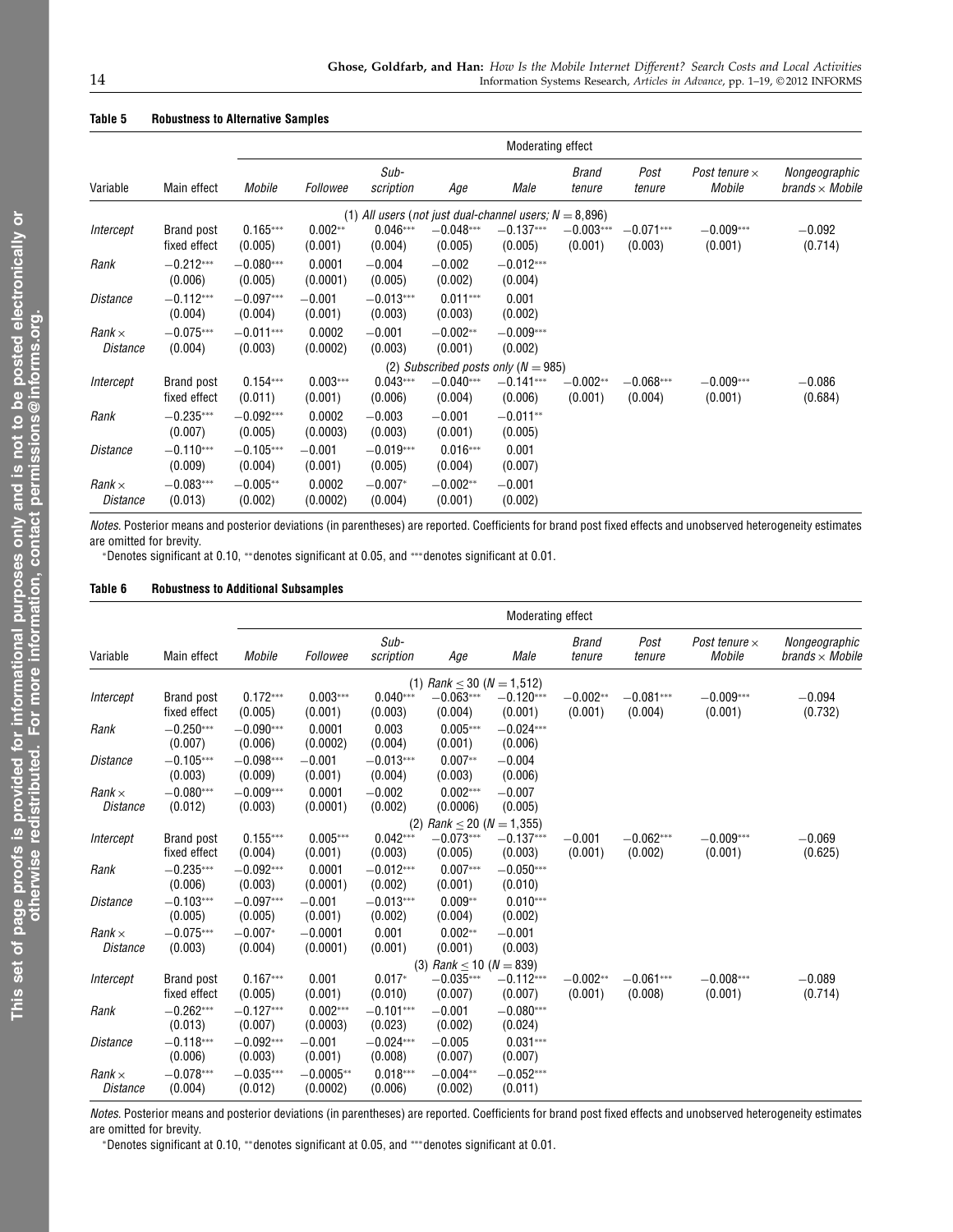## Table 7 Robustness to User-Post Creator Distance

|                           | Moderating effect          |                        |                       |                        |                        |                        |                        |                                |                                |                                         |                               |  |  |  |
|---------------------------|----------------------------|------------------------|-----------------------|------------------------|------------------------|------------------------|------------------------|--------------------------------|--------------------------------|-----------------------------------------|-------------------------------|--|--|--|
| Variable                  | Main effect                | Mobile                 | Followee              | Sub-<br>scription      | Age                    | Male                   | <b>Brand</b><br>tenure | Post<br>tenure                 | Post tenure $\times$<br>Mobile | Nongeographic<br>brands $\times$ Mobile | User-post<br>creator distance |  |  |  |
| Intercept                 | Brand post<br>fixed effect | $0.150***$<br>(0.005)  | $0.002**$<br>(0.001)  | $0.044***$<br>(0.001)  | $-0.046***$<br>(0.001) | $-0.125***$<br>(0.001) | (0.001)                | $-0.002**-0.069***$<br>(0.003) | $-0.011***$<br>(0.001)         | $-0.095$<br>(0.549)                     | $0.002**$<br>(0.001)          |  |  |  |
| Rank                      | $-0.226***$<br>(0.003)     | $-0.089***$<br>(0.004) | 0.0003<br>(0.0002)    | $-0.004$<br>(0.003)    | $-0.001$<br>(0.001)    | $-0.012***$<br>(0.002) |                        |                                |                                |                                         |                               |  |  |  |
| Distance                  | $-0.112***$<br>(0.005)     | $-0.097***$<br>(0.002) | $-0.001*$<br>(0.0006) | $-0.010***$<br>(0.002) | $0.012***$<br>(0.003)  | 0.003<br>(0.002)       |                        |                                |                                |                                         |                               |  |  |  |
| $Rank \times$<br>Distance | $-0.066***$<br>(0.005)     | $-0.010***$<br>(0.003) | 0.0002<br>(0.0002)    | $-0.001$<br>(0.002)    | $-0.002**$<br>(0.001)  | $-0.008***$<br>(0.003) |                        |                                |                                |                                         |                               |  |  |  |

Notes. We used the dual channel user sample ( $N = 1,940$ ). Posterior means and posterior deviations (in parentheses) are reported. Coefficients for brand post fixed effects and unobserved heterogeneity covariance estimates are omitted for brevity.

<sup>∗</sup>Denotes significant at 0.10, ∗∗denotes significant at 0.05, and ∗∗∗denotes significant at 0.01.

### Table 8 Robustness to Time Since Last Login

|                           |                                   |                        | Moderating effect      |                        |                        |                        |                        |                        |                                |                                         |                          |  |  |
|---------------------------|-----------------------------------|------------------------|------------------------|------------------------|------------------------|------------------------|------------------------|------------------------|--------------------------------|-----------------------------------------|--------------------------|--|--|
| Variable                  | Main effect                       | Mobile                 | Followee               | Sub-<br>scription      | Age                    | Male                   | <b>Brand</b><br>tenure | Post<br>tenure         | Post tenure $\times$<br>Mobile | Nongeographic<br>brands $\times$ Mobile | Time since<br>last login |  |  |
| Intercept                 | <b>Brand post</b><br>fixed effect | $0.154***$<br>(0.006)  | $0.002**$<br>(0.001)   | $0.040***$<br>(0.001)  | $-0.044***$<br>(0.002) | $-0.129***$<br>(0.003) | $-0.002**$<br>(0.001)  | $-0.068***$<br>(0.003) | $-0.012***$<br>(0.001)         | $-0.096$<br>(0.751)                     | $-0.063***$<br>(0.014)   |  |  |
| Rank                      | $-0.264***$<br>(0.028)            | $-0.094***$<br>(0.008) | 0.0003<br>(0.0002)     | $-0.004$<br>(0.003)    | $-0.001$<br>(0.001)    | $-0.012***$<br>(0.002) |                        |                        |                                |                                         | $0.012***$<br>(0.004)    |  |  |
| <i>Distance</i>           | $-0.113***$<br>(0.006)            | $-0.093***$<br>(0.008) | $-0.001**$<br>(0.0005) | $-0.010***$<br>(0.002) | $0.010***$<br>(0.003)  | 0.003<br>(0.002)       |                        |                        |                                |                                         |                          |  |  |
| $Rank \times$<br>Distance | $-0.067***$<br>(0.008)            | $-0.011***$<br>(0.003) | 0.0002<br>(0.0002)     | $-0.002$<br>(0.002)    | $-0.002**$<br>(0.001)  | $-0.010***$<br>(0.003) |                        |                        |                                |                                         |                          |  |  |

Notes. We used the dual channel user sample ( $N = 1,940$ ). The temporal unit of "time since last login" variable is a "day." Posterior means and posterior deviations (in parentheses) are reported. Coefficients for brand post fixed effects and unobserved heterogeneity covariance estimates are omitted for brevity. <sup>∗</sup>Denotes significant at 0.10, ∗∗denotes significant at 0.05, and ∗∗∗denotes significant at 0.01.

## Table 9 Robustness to Nonlinear Ranking Effects

|                                  |                            |                        | Moderating effect     |                        |                        |                        |                        |                        |                                |                                         |  |  |
|----------------------------------|----------------------------|------------------------|-----------------------|------------------------|------------------------|------------------------|------------------------|------------------------|--------------------------------|-----------------------------------------|--|--|
| Variable                         | Main effect                | Mobile                 | Followee              | Sub-<br>scription      | Age                    | Male                   | <b>Brand</b><br>tenure | Post<br>tenure         | Post tenure $\times$<br>Mobile | Nongeographic<br>brands $\times$ Mobile |  |  |
| Intercept                        | Brand post<br>fixed effect | $0.160***$<br>(0.002)  | $0.002**$<br>(0.001)  | $0.046***$<br>(0.001)  | $-0.044***$<br>(0.001) | $-0.127***$<br>(0.001) | $-0.002**$<br>(0.001)  | $-0.069***$<br>(0.004) | $-0.012***$<br>(0.002)         | $-0.083$<br>(0.591)                     |  |  |
| Rank                             | $-0.258***$<br>(0.009)     | $-0.110***$<br>(0.010) | 0.0003<br>(0.0002)    | $-0.003$<br>(0.003)    | $-0.001$<br>(0.001)    | $-0.012***$<br>(0.002) |                        |                        |                                |                                         |  |  |
| <b>Distance</b>                  | $-0.113***$<br>(0.004)     | $-0.094***$<br>(0.005) | $-0.001*$<br>(0.0006) | $-0.009***$<br>(0.003) | $0.012***$<br>(0.003)  | 0.003<br>(0.002)       |                        |                        |                                |                                         |  |  |
| $Rank \times$<br><b>Distance</b> | $-0.058***$<br>(0.004)     | $-0.014***$<br>(0.002) | 0.0002<br>(0.0002)    | $-0.001$<br>(0.002)    | $-0.002**$<br>(0.001)  | $-0.009***$<br>(0.003) |                        |                        |                                |                                         |  |  |
| Rank <sup>2</sup>                | $0.001***$<br>(0.0002)     | $0.004***$<br>(0.001)  |                       |                        |                        |                        |                        |                        |                                |                                         |  |  |

Notes. We used the dual channel user sample ( $N = 1,940$ ). Posterior means and posterior deviations (in parentheses) are reported. Coefficients for brand post fixed effects and unobserved heterogeneity covariance estimates are omitted for brevity.

<sup>∗</sup>Denotes significant at 0.10, ∗∗denotes significant at 0.05, and ∗∗∗denotes significant at 0.01.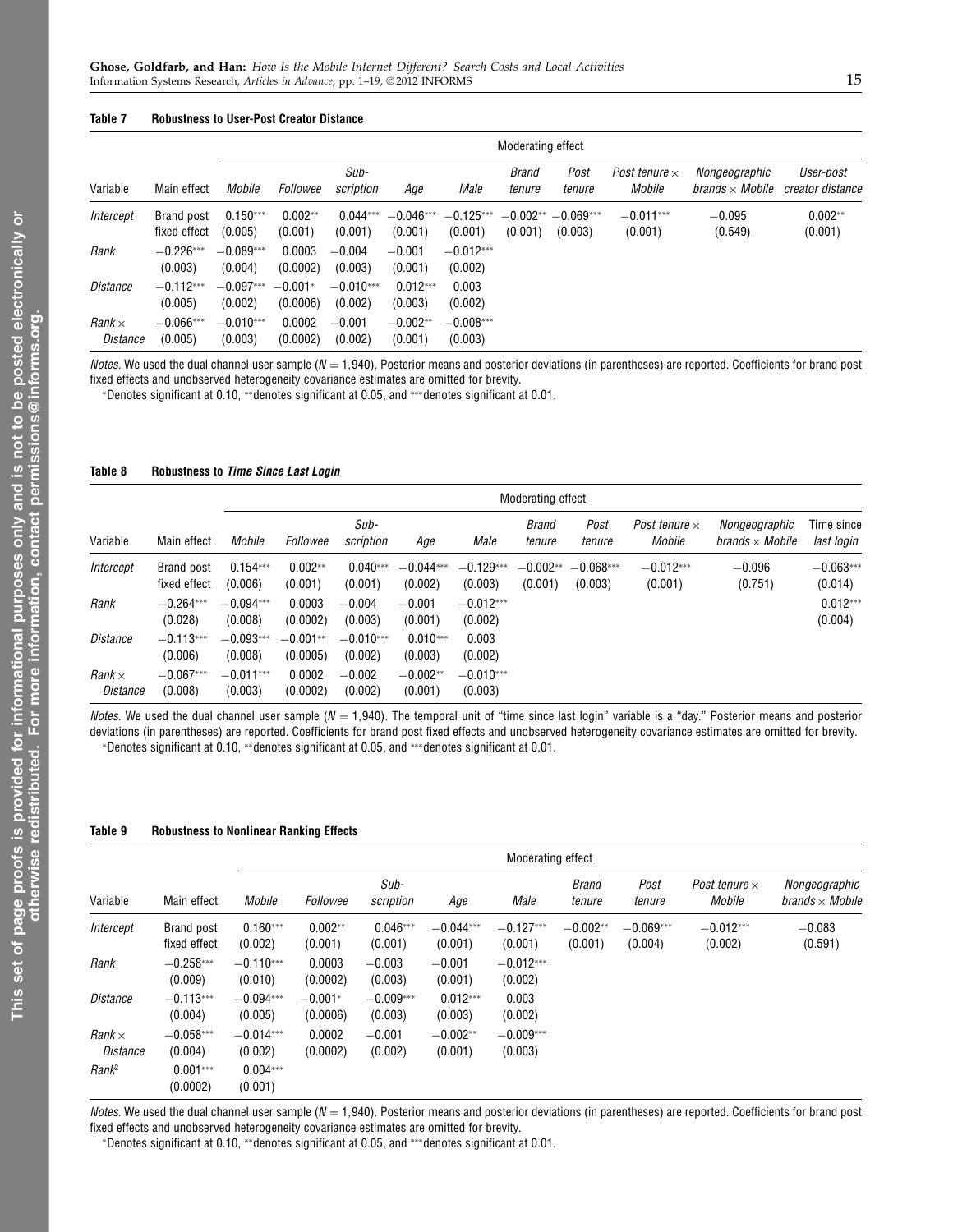|                                  |                                   |                        | Moderating effect    |                        |                        |                        |                        |                        |                                |                                         |                        |  |  |
|----------------------------------|-----------------------------------|------------------------|----------------------|------------------------|------------------------|------------------------|------------------------|------------------------|--------------------------------|-----------------------------------------|------------------------|--|--|
| Variable                         | Main effect                       | Mobile                 | Followee             | Sub-<br>scription      | Age                    | Male                   | <b>Brand</b><br>tenure | Post<br>tenure         | Post tenure $\times$<br>Mobile | Nongeographic<br>brands $\times$ Mobile | Page<br>number         |  |  |
| Intercept                        | <b>Brand post</b><br>fixed effect | $0.251***$<br>(0.008)  | $0.002**$<br>(0.001) | $0.044***$<br>(0.002)  | $-0.046***$<br>(0.002) | $-0.128***$<br>(0.001) | $-0.002**$<br>(0.001)  | $-0.070***$<br>(0.003) | $-0.012***$<br>(0.002)         | $-0.104$<br>(0.729)                     | $-1.549***$<br>(0.007) |  |  |
| Rank                             | $-0.095***$<br>(0.005)            | $-0.150***$<br>(0.012) | 0.0003<br>(0.0002)   | $-0.005$<br>(0.004)    | $-0.001$<br>(0.002)    | $-0.009***$<br>(0.003) |                        |                        |                                |                                         |                        |  |  |
| <i>Distance</i>                  | $-0.088***$<br>(0.007)            | $-0.091***$<br>(0.005) | $-0.001$<br>(0.002)  | $-0.008***$<br>(0.002) | $0.012***$<br>(0.003)  | 0.003<br>(0.002)       |                        |                        |                                |                                         |                        |  |  |
| $Rank \times$<br><i>Distance</i> | $-0.052***$<br>(0.006)            | $-0.011***$<br>(0.002) | 0.0002<br>(0.0002)   | $-0.001$<br>(0.002)    | $-0.002**$<br>(0.001)  | $-0.007**$<br>(0.003)  |                        |                        |                                |                                         |                        |  |  |

#### Table 10 Robustness to Page Number

Notes. We used the dual channel user sample ( $N = 1,940$ ). Rank refers to a "rank-within-a-page" variable. Posterior means and posterior deviations (in parentheses) are reported. Coefficients for brand post fixed effects and unobserved heterogeneity covariance estimates are omitted for brevity. <sup>∗</sup>Denotes significant at 0.10, ∗∗denotes significant at 0.05, and ∗∗∗denotes significant at 0.01.

and from 1 to 10 in a mobile phone. The coefficient of the page number variable is negative and statistically significant, suggesting that a post that appears on an earlier page will receive significantly more clicks from users, just as one would expect. Qualitative results are robust to all of these different specifications.

## 6. Discussion and Implications

We examine how the economics of the mobile Internet differ from the economics of the PC-based Internet. Focusing on ranking effects and distance effects, we show that ranking effects are higher on the mobile Internet and preferences for geographically proximate brands are also higher.

This study provides several important insights for managers. First, and most directly, our results can provide microblogging service companies with insights about how they can target access channel-based sponsored messages using the information about whether a user accessed through a PC or a mobile phone. Our results show there are stronger ranking effects in a mobile phone setting compared to a PC setting. This has useful implications for the monetization of social media and user-generated content in such settings. Increasingly, as in sponsored search ads, we see microblogging sites move toward a model of sponsored posts (tweets) in which advertisers can bid on rank. In particular, the asymmetric ranking effect suggests that microblogging companies can charge different prices to advertisers for sponsored messages based on the type of user access channel. For example, the stronger ranking effect on mobile phone users implies that for a given brand advertisement, microblogging platforms such as Twitter can charge more for a high ranking of sponsored messages displayed on mobile phone users as opposed to PC users. Similarly, our results suggest that advertisers that buy positions (rank) in sponsored search listings have an incentive to bid higher for the highest ranked

sponsored links in mobile phones as compared to PCs. Of course, to be clear, one would also have to take into account the penetration and reach of such devices in any customized pricing strategy for ads.

Second, our results can provide microblogging companies and advertisers with insights about how they can target location-based sponsored messages using geographical proximity between users and brand stores. Our results show that users in our microblogging setting exhibit strong local interests, particularly on mobile devices. Hence, when sponsored messages are accompanied with user-generated posts, as the proportion of mobile users increases, such messages should be increasingly related to brands with a presence near the user's geographic location.

Finally, and most generally, our results contrast with the literature on the PC-based Internet that has hypothesized and documented that lower search costs and geographic frictions mean that the PC-based Internet is a particularly competitive environment. If higher ranking effects and increased importance of geographic proximity mean that search costs and geographic frictions are higher on the mobile Internet than on the PC-based Internet, it suggests that competition in the mobile Internet may be relatively muted compared to that on the PC-based Internet. This suggests that product pricing and price dispersion are likely to be somewhat different on the mobile Internet than on the PC-based Internet.

Although we showed these results in the context of microblogging, the implications are potentially broader. Mobile devices are increasingly important tools for accessing the Internet. Although it is possible there are differences from setting to setting, our results can be interpreted to suggest that higher search costs and higher benefits to geographic targeting may impact all aspects of the mobile Internet including search engines, e-commerce sites, and social media sites. Furthermore, and more speculatively, such higher search costs may mean higher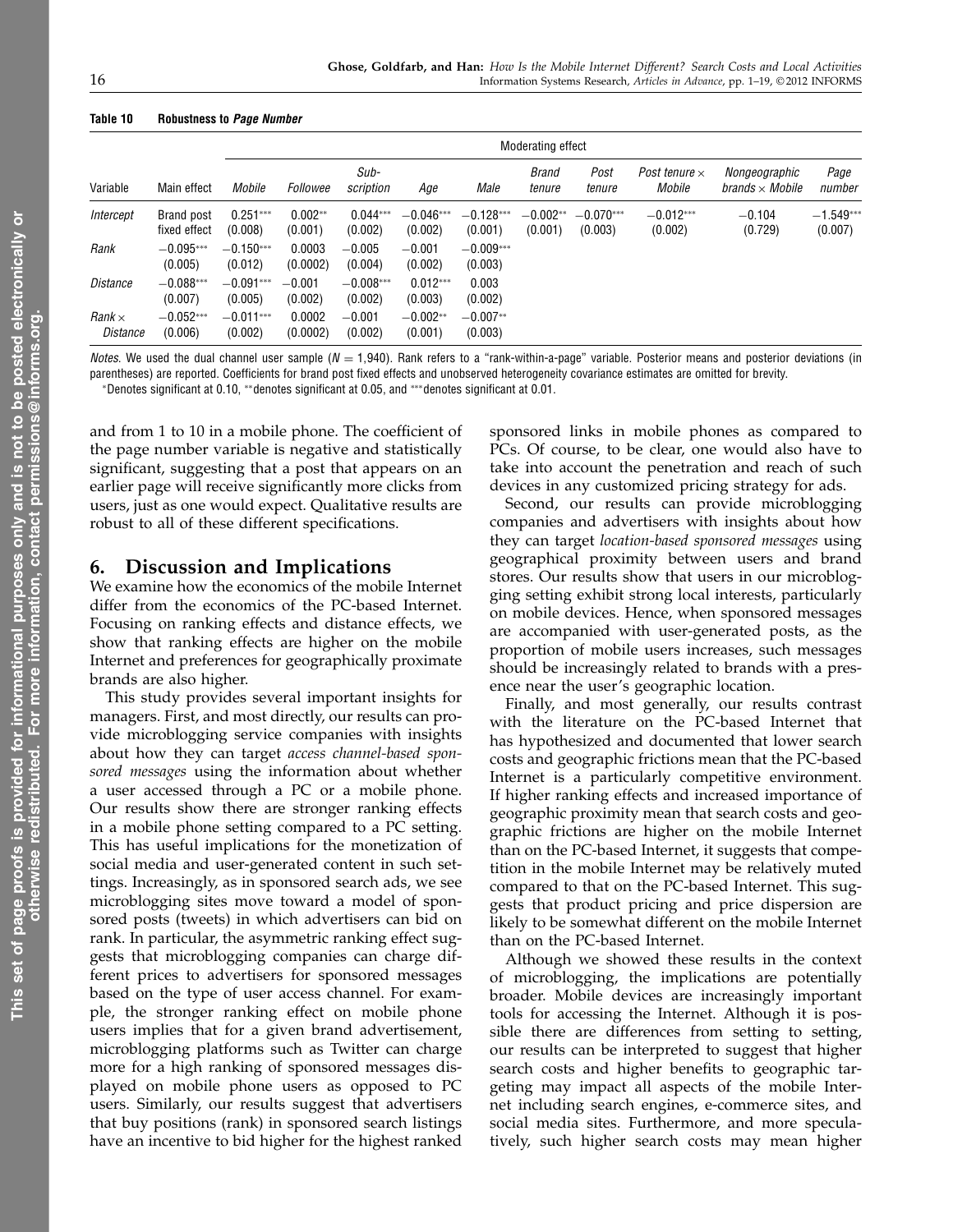equilibrium prices, more price dispersion, less product variety, and more market concentration as the mobile Internet grows in importance. Larger distance effects in the mobile Internet may mean an increasing role for local businesses (and perhaps even local social relationships) in determining online behavior.

Data availability issues suggest that some caution is warranted in this speculation. For example, we do not observe users' Internet surfing location, only their address. Hence, we cannot claim a "contextual effect" here in which the immediate environment plays a role in consumer's mobile usage behavior. Moreover, we do not have information about the textual content in a microblog post (e.g., length, sentiment, theme) and therefore cannot examine how specific content matters across channels. Furthermore, our analysis focuses on brand posts in the microblogging setting, and it is possible that the magnitudes of the differences across access channels will vary across settings, particularly settings where users engage in directed search. Our analysis also focuses on a reduced form of a more general utility structure. We cannot separately identify a consideration set and a user's sequential searching behavior because of limitations in our data. Future work may consider using a model of the underlying search process and structurally estimate search costs (e.g., Hong and Shum 2006, Hortaçsu and Syverson 2004, among others), provided they have data on user browsing patterns. In addition, our analysis assumes linearity of ranking and distance effects, and it is possible that these effects will be nonlinear. Future research may model such nonlinearity and even rank-specific and mile-specific distance effects (e.g., Ghose and Yang 2009, Carare 2011). Finally, our data on the mobile Internet comes from mobile phones only. It does not address tablet computers such as iPads, which have somewhat larger screens than phones but are somewhat heavier and less mobile (Sideways 2011). Future research can examine if consumers' usage of the Internet on these tablet devices is more similar to PCs or mobile phones.

Notwithstanding these limitations, our analysis documents higher ranking effects associated with the mobile Internet as well as a greater role for geographic proximity. To the extent that ranking effects and geographic proximity affect market outcomes online, the increasing size of the mobile Internet may have profound implications for the future direction of Internet commerce.

#### Acknowledgments

The authors thank the Wharton Interactive Media Initiative for support and Ramayya Krishnan; Vandana Ranachandran; Raghuram Iyengar; and seminar participants at SICS 2011, Marketing Science Conference 2011, Second Annual Searle Center Conference on Internet Search and Innovation 2011, SCECR 2011, WISE 2010, INFORMS-CIST 2010, and the MSI-WIMI Conference on Crossplatform and Multichannel Customer Behavior for helpful comments. Avi Goldfarb thanks SSHRC for generous support. Anindya Ghose acknowledges the financial support from NSF CAREER Award IIS-0643847 and a Google Research grant. Sang Pil Han acknowledges the financial support from City University of Hong Kong Grant [Project 7200265] and a GRF grant from the Research Grants Council of the Hong Kong SAR, City University of Hong Kong [143312]. Support was also provided by a MSI-WIMI research grant. All opinions and errors are the authors' alone.

### Appendix. The MCMC Algorithm

We ran the MCMC chain for 60,000 iterations and used the last 20,000 iterations to compute the mean and standard deviation of the posterior distribution of the model parameters. We report below the MCMC algorithm for the full model.

*Step* 1. Draw  $\underline{\lambda}_i$ : Conditional (A) can be written as follows:

$$
Pr(\underline{\lambda}_i | \underline{\mu}, \Lambda, y_i) \propto L_i(\underline{\lambda}_i | \underline{\mu}, y_i) \cdot Pr(\underline{\lambda}_i | \Lambda).
$$
 (15)

Recall that  $L_i(\underline{\lambda}_i \mid \underline{\mu}, y_i)$  is the same as  $L_i(y_i \mid \underline{\mu}, \underline{\lambda}_i)$  in a conceptual manner. Then it is important to note that in conditional (A) we cannot apply normal-normal conjugacy because likelihood is based on type 1 extreme value distribution, whereas the prior is based on normal distribution. When we compute the posterior, we need to multiply the likelihood by the prior. Hence, we use Metropolis-Hasting algorithm to generate draws of  $\Delta_i$ . A chain of draws for  $\Delta_i$ can be generated in the following way:

$$
\underline{\lambda}_i^c \sim N(\underline{\lambda}_i^{(m)}, \Omega_i^{(m)}), \tag{16}
$$

where  $\Omega_i^{(m)}$  is an individual *i's m*th iteration. In addition, we use the adaptive Metropolis-Hasting algorithm (Andrieu and Atchadè 2007) to generate draws with higher efficiency while maintaining Markov chain properties with the acceptance probability given by

$$
a(\lambda_i^{(m)}; \lambda_i^c) = \min\bigg\{1, \frac{L_i(\lambda_i^c \mid y_i) \cdot \Pr(\lambda_i^c \mid \underline{\mu}, \Lambda)}{L_i(\lambda_i^{(m)} \mid y_i) \cdot \Pr(\lambda_i^{(m)} \mid \underline{\mu}, \Lambda)}\bigg\}.
$$
 (17)

Step 2. Draw  $\mu = [\bar{\beta}', \alpha']$ : Conditional (B) can be written as follows:

$$
\Pr(\underline{\mu} \mid \Lambda, \{\underline{\lambda}_i\}_{i=1}^n, \{y_i\}_{i=1}^n)
$$
  
 
$$
\propto L(\underline{\mu} \mid \{\underline{\lambda}_i\}_{i=1}^n, \{y_i\}_{i=1}^n) \cdot \Pr(\underline{\mu} \mid \Lambda), \tag{18}
$$

where  $n$  is the total number of users in the sample. Recall that  $L(\underline{\mu} | {\{\lambda_i\}_{i=1}^n}, {y_i}_{i=1}^n)$  is the same as  $L({y_i}_{i=1}^n | {\{\lambda_i\}_{i=1}^n}, \underline{\mu})$ in a conceptual manner. Then in conditional (B) we cannot apply normal-normal conjugacy because likelihood is based on type 1 extreme value distribution, whereas the prior is based on normal distribution. Hence, we use Metropolis-Hasting algorithm to generate draws of  $\mu = [\bar{\beta}', \alpha']$ . A chain of draws for  $\mu$  can be generated in the following way:

$$
\mu^{c} \sim N(\mu^{(m)}, \Psi^{(m)}), \qquad (19)
$$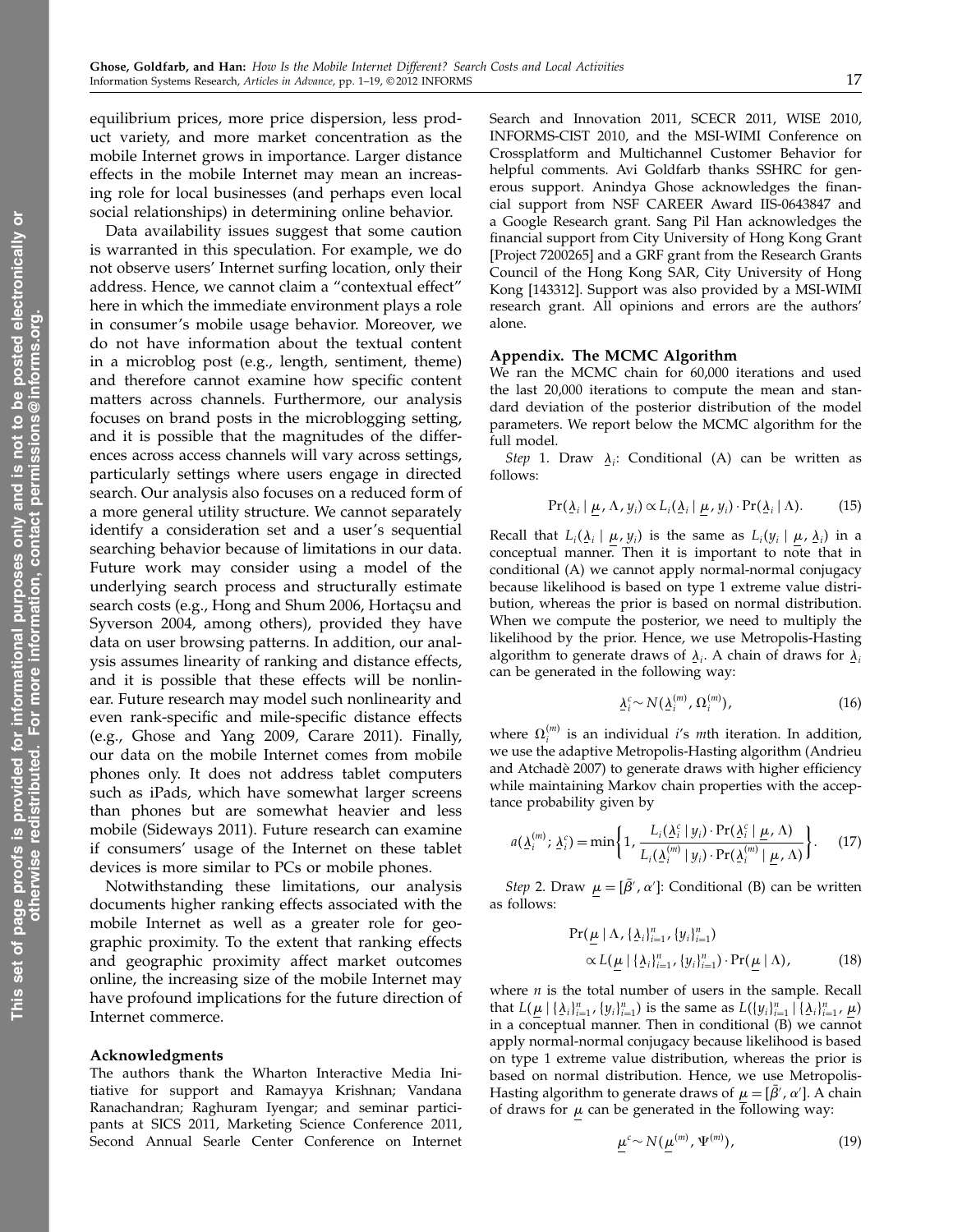where  $\Psi^{(m)}$  is a tuning constant at *mth* iteration. We set the multivariate normal prior for  $\mu$  such that  $\mu \sim N(\eta, C)\eta$  is a zero vector of size *npar* (i.e., the number of random coefficients in the model) and inversed C is the  $npar \times npar$  square matrix with 0.001 on the main diagonal and zeros elsewhere. We select these diffuse hyperparameter values (i.e., very small values for the diagonal elements in the inverse of the variance hyperparamer) to ensure that the choice of the multivariate prior distribution becomes less informative. Similar to conditional (A), we use the adaptive Metropolis-Hasting algorithm to generate draws with the acceptance probability given by

$$
a(\underline{\mu}^{(m)}; \underline{\mu}^{c})
$$
  
= min  $\left\{ 1, \frac{L(\underline{\mu}^{c} | {\lambda_i}_{i=1}^{n}, \{y_i\}_{i=1}^{n}) \cdot \Pr(\underline{\mu}^{c} | \Lambda)}{L(\underline{\mu}^{(m)} | {\lambda_i}_{i=1}^{n}, \{y_i\}_{i=1}^{n}) \cdot \Pr(\underline{\mu}^{(m)} | \Lambda)} \right\}$ . (20)

Step 3. Draw  $\Lambda^{-1}$ : Conditional (C) can be computed using Wishart distribution as follows:

$$
\Pr(\Lambda^{-1} | \{\lambda_i\}_{i=1}^n) = W\bigg(\rho + n, \left(\sum_{i=1}^n \lambda_i \Delta_i' + R^{-1}\right)^{-1}\bigg). \tag{21}
$$

We set the Wishart prior for  $\Lambda^{-1}$  such that  $\Lambda^{-1} \sim W(\rho, R)$ where  $\rho$  is the degree of freedom and R is a scale matrix. To ensure that the choice of the Wishart prior become less informative, we select the value for  $\rho$  as  $npar + 2$  and we also set the value for  $R$  to the identity matrix of size npar. Note that *npar* is 4 in the main model. We inverse  $\Lambda^{-1}$  to generate draws of  $\Lambda$ .

#### References

- Adipat B, Zhang D, Zhou L (2011) The effects of tree-view based presentation adaptation on mobile web browsing. Management  $\overline{l}$ Inform. Systems  $\overline{\dot{Q}}$ uart. 35(1):99-121.
- Agarwal A, Hosanagar K, Smith MD (2011) Location, location, location: An analysis of profitability of position in online advertising markets. J. Marketing Res. 48(6):1057–1073.
- Albers M, Kim L (2000) User Web browsing characteristics using Palm handhelds for information retrieval. Proc. IEEE Professional Comm. Soc. Internat. Professional Comm. Conf., Cambridge, MA (IEEE Educational Activities Department, Piscataway, NJ), 125–135.
- Anderson E, Fong N, Simester D, Tucker C (2010) How sales taxes affect customer and firm behavior: The role of search on the Internet. J. Marketing Res. 47(2):229–239.
- Andrieu C, Atchadè Y (2007) On the efficiency of adaptive MCMC algorithms. Electronic Comm. Probab. 12(December):336–349.
- Ansari A, Mela C (2003) E-customization. J. Marketing Res. 40(2):131–145.
- Atchadè Y (2006) An adaptive version for the Metropolis adjusted Langevin algorithm with a truncated drift. Methodology Comput. Appl. Probab. 8:235–254.
- Autor D (2001) Wiring the labor market. J. Econom. Perspectives 15(1):25–40.
- Bakos J (1997) Reducing buyer search costs: Implications for electronic marketplaces. Management Sci. 43(12):1676–1692.
- Balasubramanian S (1998) Mail versus mall: A strategic analysis of competition between direct marketers and conventional retailers. Marketing Sci. 17(3):181–195.
- Barkuus L, Dey A (2003) Location-based services for mobile telephony: A study of users' privacy concerns. Proc. 9TH IFIP TC13 Internat. Conf. Human-Comput. Interaction, Zurich, Switzerland, September 1–5 (IOS Press, Lansdale, PA).
- Baye M, Gatii R, Kattuman P, Morgan J (2009) Clicks, discontinuities, and firm demand online. J. Econom. Management Strategy 18(4):935–975.
- Becker S (1954) Why an order effect? Public Opinion Quart. 18(3):271–278.
- Blum B, Goldfarb A (2006) Does the Internet defy the law of gravity? J. Internat. Econom. 70(2):384–405.
- Boyd D, Golder S, Lotan G (2010) Tweet, tweet, retweet: Conversational aspects of retweeting on twitter. Proc. 43th Hawaii Internat. Conf. System Sci. (IEEE Computer Society, Washington, DC).
- Brimicombe A, Li Y (2006) Mobile space-time envelopes for location-based services. Trans. Geographical Inform. Systems  $10(1):5-23.$
- Brown J, Goolsbee A (2002) Does the Internet make markets more competitive? Evidence from the life insurance industry. J. Political Econom. 110(3):481–507.
- Brynjolfsson E, Smith M (2000) Frictionless commerce? A comparison of Internet and conventional retailers. Management Sci. 46(4):563–585.
- Brynjolfsson E, Dick A, Smith M (2010) A nearly perfect market? Differentiation versus price in consumer choice. Quantit. Marketing Econom. 8(1):1–33.
- Brynjolfsson E, Hu YJ, Smith M (2003) Consumer surplus in the digital economy: Estimating the value of increased product variety at online booksellers. Management Sci. 49(11):1580–1596.
- Cairncross F (1997) The Death of Distance (Harvard University Press, Cambridge, MA).
- Carare O (2011) The impact of bestseller rank on demand: Evidence from the app market. Internat. Econom. Rev. 53(3):717–742.
- Carney DR, Banaji MR (2008) First is best. PLOS ONE 7(6):1–5.
- Chae M, Kim J (2004) Do size and structure matter to mobile users? An empirical study of the effects of screen size, information structure, and task complexity on user activities with standard Web phones. Behav. Inform. Tech. 23(3):165–181.
- Chib S, Greenberg E (1995) Understanding the Metropolis-Hastings algorithm. Amer. Statistician 49(4):327–335.
- Choi J, Bell D (2011) Preference minorities and the Internet. J. Marketing Res. 48(4):670–682.
- Coney K (1977) Order bias: The special case of letter preference. Public Opinion Quart. 41(3):385–388.
- Davison H, Wickens C (1999) Rotocraft hazard cueing: The effects on attention and trust. Technical Report ARL-99-5/NASA-99-1, University of Illinois, Aviation Research Lab, Savoy, IL.
- Dean M (1980) Presentation order effects in product taste tests. J. Psych. 105(1):107–110.
- Drèze X, Zufryden F (2004) The measurement of online visibility and its impact on Internet traffic. J. Interactive Marketing 18(1):20–37.
- Dover Y, Muchnik L, Goldenberg J (2012) The effect of transmitter activity on information dissemination over online social networks. Working paper, University of Pittsburgh.
- Ellison G, Ellison SF (2009) Search, obfuscation, and price elasticities on the Internet. Econometrica 77(2):427–452.
- Fellmann J, Getis A, Getis J (2000) Human Geography, 6th ed. (McGraw-Hill, New York).
- Forman C, Ghose A, Goldfarb A (2009) Competition between local and electronic markets: How the benefit of buying online depends on where you live. Management Sci. 55(1):47–57.
- Friedman T (2005) The World is Flat: A Brief History of the Twenty-First Century (Farrar, Straus, and Giroux, New York).
- Fusco SJ, Michael K, Michael MG (2010) Using a social informatics framework to study the effects of location-based social networking on relationships between people: A review of literature. Proc. 2011 IEEE Internat. Sympos. Tech. Soc., June 7–9, Wollongong, NSW, Australia (IEEE Society on Social Implications of Technology, Stamford, CT), 157–171.
- Gelman A, Rubin D (1992) Inference from iterative simulation using multiple sequences. Statist. Sci. 7:457–511.